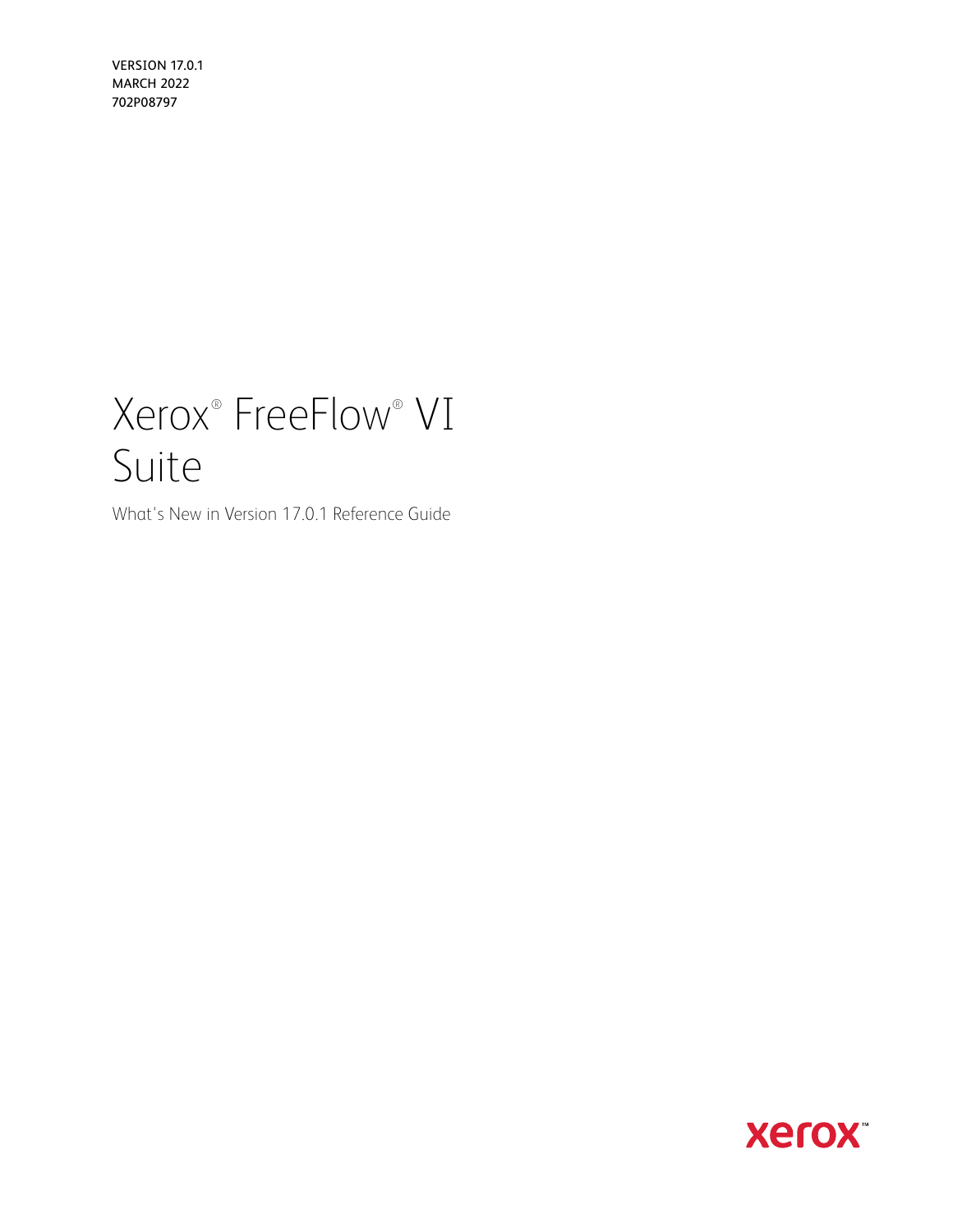© 2022 Xerox Corporation. All rights reserved. XEROX®, VIPP®, and FreeFlow® are trademarks of Xerox Corporation in the United States and/or other countries. Other company trademarks are acknowledged as follows:

Adobe PDFL - Adobe PDF Library Copyright © 1987-2022 Adobe Systems Incorporated.

Adobe®, the Adobe logo, Acrobat®, the Acrobat logo, Acrobat Reader®, Distiller®, Adobe PDF JobReady`, InDesign® , PostScript® , and the PostScript logo are either registered trademarks or trademarks of Adobe Systems Incorporated in the United States and/or other countries. All instances of the name PostScript in the text are references to the PostScript language as defined by Adobe Systems Incorporated unless otherwise stated. The name PostScript also is used as a product trademark for Adobe Systems implementation of the PostScript language interpreter, and other Adobe products. Copyright 1987-2022 Adobe Systems Incorporated and its licensors. All rights reserved. Includes Adobe® PDF Converter SDK, Adobe® PDF Libraries, and Adobe Normalizer technology.

Intel°, Pentium°, Centrino°, and Xeon° are registered trademarks of Intel Corporation. Intel Core` Duo is a trademark of Intel Corporation.

Intelligent Mail® is a registered trademark of the United States Postal Service.

Macintosh®, Mac®, OS X®, and macOS® are registered trademarks of Apple, Inc., registered in the United States and other countries. Elements of Apple Technical User Documentation used by permission from Apple, Inc.

Novell® and NetWare® are registered trademarks of Novell, Inc. in the United States and other countries. Oracle® is a registered trademark of Oracle Corporation Redwood City, California.

PANTONE" and other Pantone Inc. trademarks are the property of Pantone Inc. All rights reserved. QR Code" is a trademark of Denso Wave Incorporated in Japan and/or other countries.

TIFF® is a registered trademark of Aldus Corporation.

The Graphics Interchange Format© is the Copyright property of CompuServe Incorporated. GIFSM is a Service Mark of CompuServe Incorporated.

Windows®, Windows® 10, Windows® 11, Windows Server® 2016, and Windows Server® 2019, Windows Server® 2022 and Internet Explorer are trademarks of Microsoft Corporation; Microsoft® and MS-DOS® are registered trademarks of Microsoft Corporation.

All other product names and services mentioned in this publication are trademarks or registered trademarks of their respective companies. They are used throughout this publication for the benefit of those companies and are not intended to convey endorsement or other affiliation with the publication.

Companies, names, and data used in examples are fictitious unless otherwise noted.

While every care has been taken in the preparation of this material, no liability is accepted by Xerox Corporation arising out of any inaccuracies or omissions.

Changes are made periodically to this document. Changes, technical inaccuracies, and typographical errors are corrected in subsequent editions.

Produced in the United States of America.

BR34860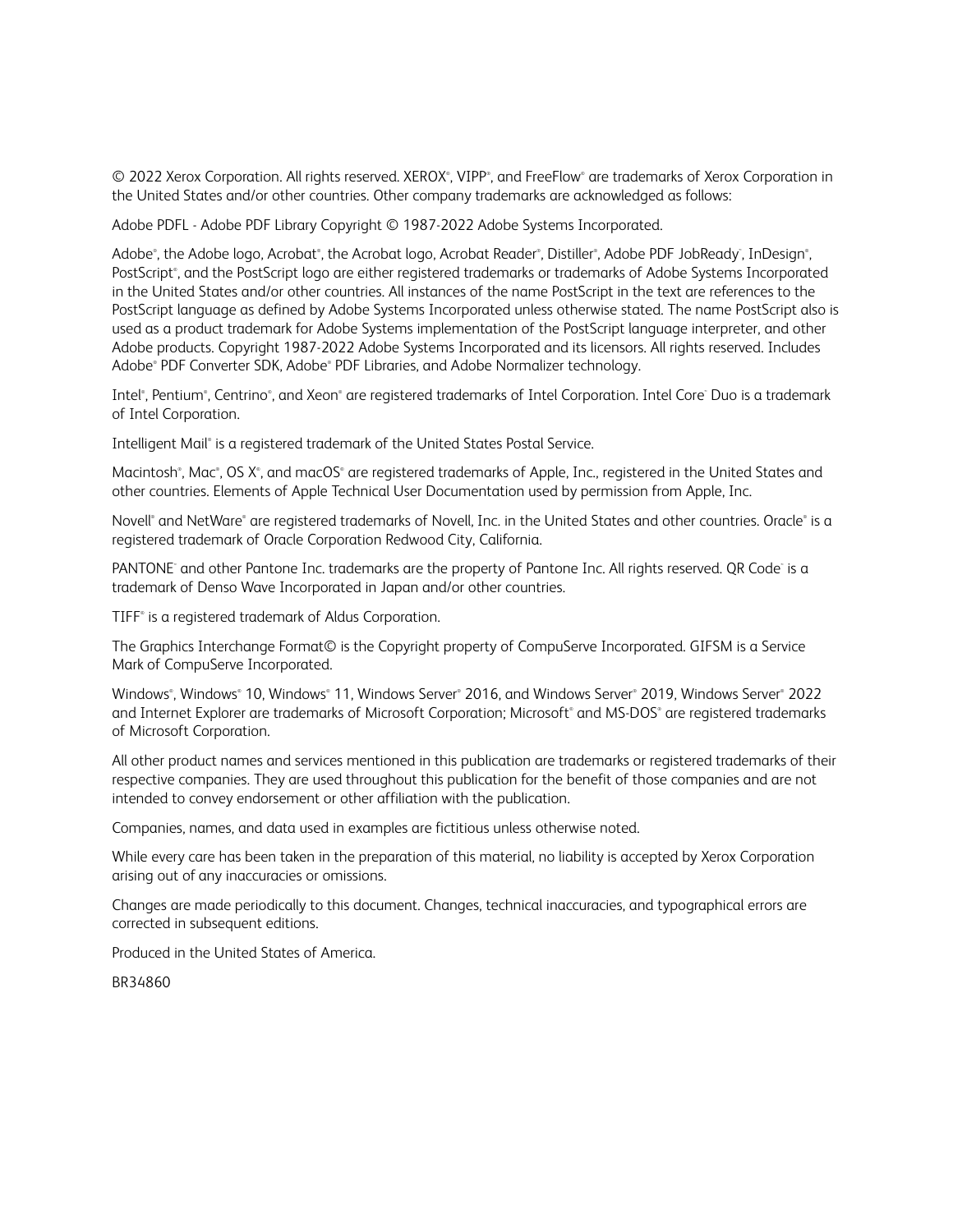## Contents

| Introduction 155                                                                                       |  |
|--------------------------------------------------------------------------------------------------------|--|
|                                                                                                        |  |
|                                                                                                        |  |
|                                                                                                        |  |
|                                                                                                        |  |
|                                                                                                        |  |
|                                                                                                        |  |
|                                                                                                        |  |
|                                                                                                        |  |
|                                                                                                        |  |
|                                                                                                        |  |
|                                                                                                        |  |
|                                                                                                        |  |
| Configuring Xerox® FreeFlow® VI Design Express to Submit Jobs to Xerox® FreeFlow® Core and Receive Job |  |
|                                                                                                        |  |
|                                                                                                        |  |
|                                                                                                        |  |
|                                                                                                        |  |
|                                                                                                        |  |
|                                                                                                        |  |
|                                                                                                        |  |
|                                                                                                        |  |
|                                                                                                        |  |
|                                                                                                        |  |
|                                                                                                        |  |
|                                                                                                        |  |
|                                                                                                        |  |
|                                                                                                        |  |
|                                                                                                        |  |
|                                                                                                        |  |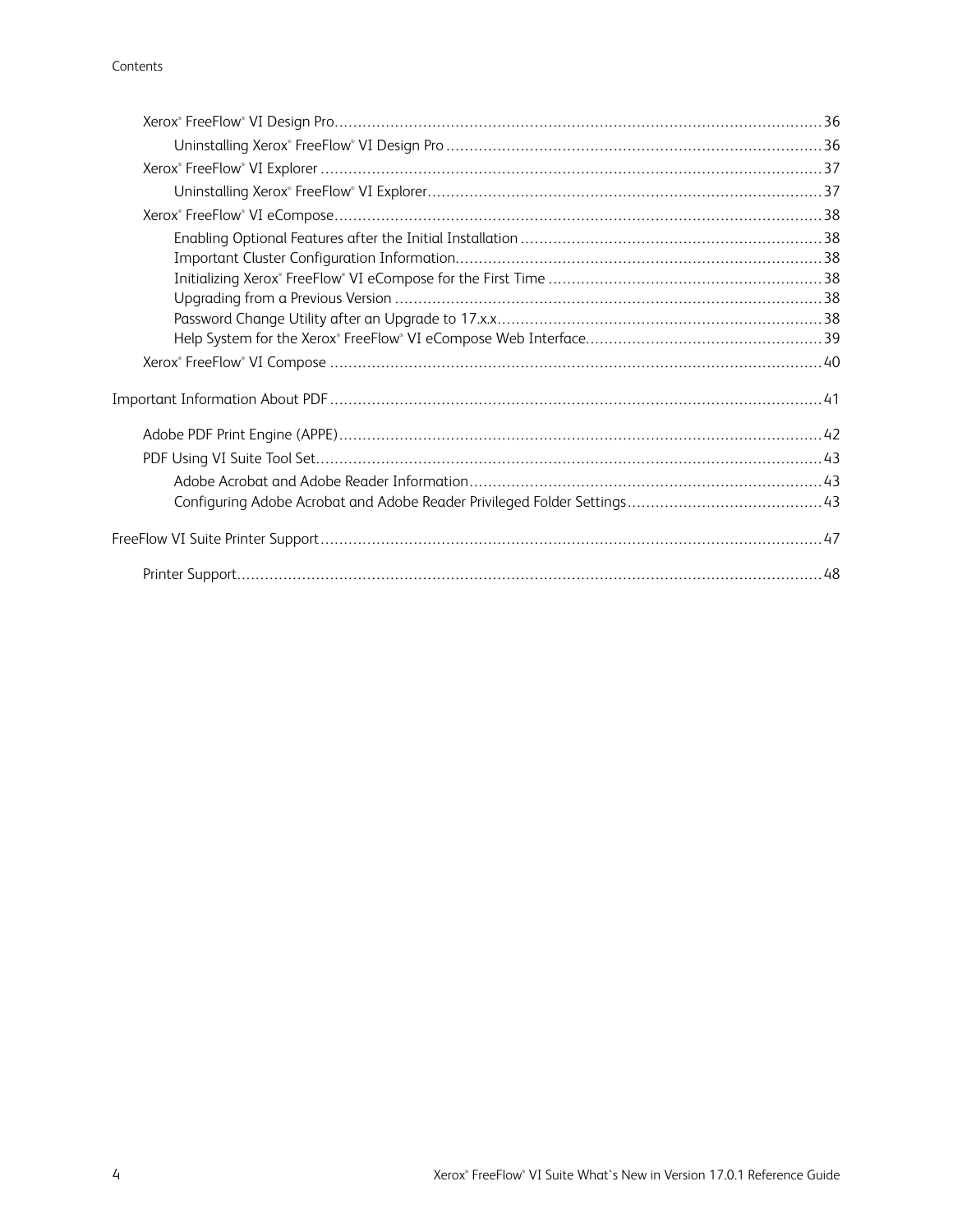## <span id="page-4-0"></span>**Introduction**

#### This chapter contains:

The FreeFlow VI Suite 17.0.1 release is an update to FreeFlow VI Suite 17.0.0.0. The term VI Suite refers to one or more of the available FreeFlow VI Suite products.

Before you begin:

- Stop all FreeFlow VI Suite programs that are running currently.
- Close and exit all FreeFlow VI Suite programs that are running currently.

For example, if you are installing VI eCompose, before you begin installing a newer version of the product, exit VI eCompose. If VI eCompose services are running, before you begin any installation, close and exit the program.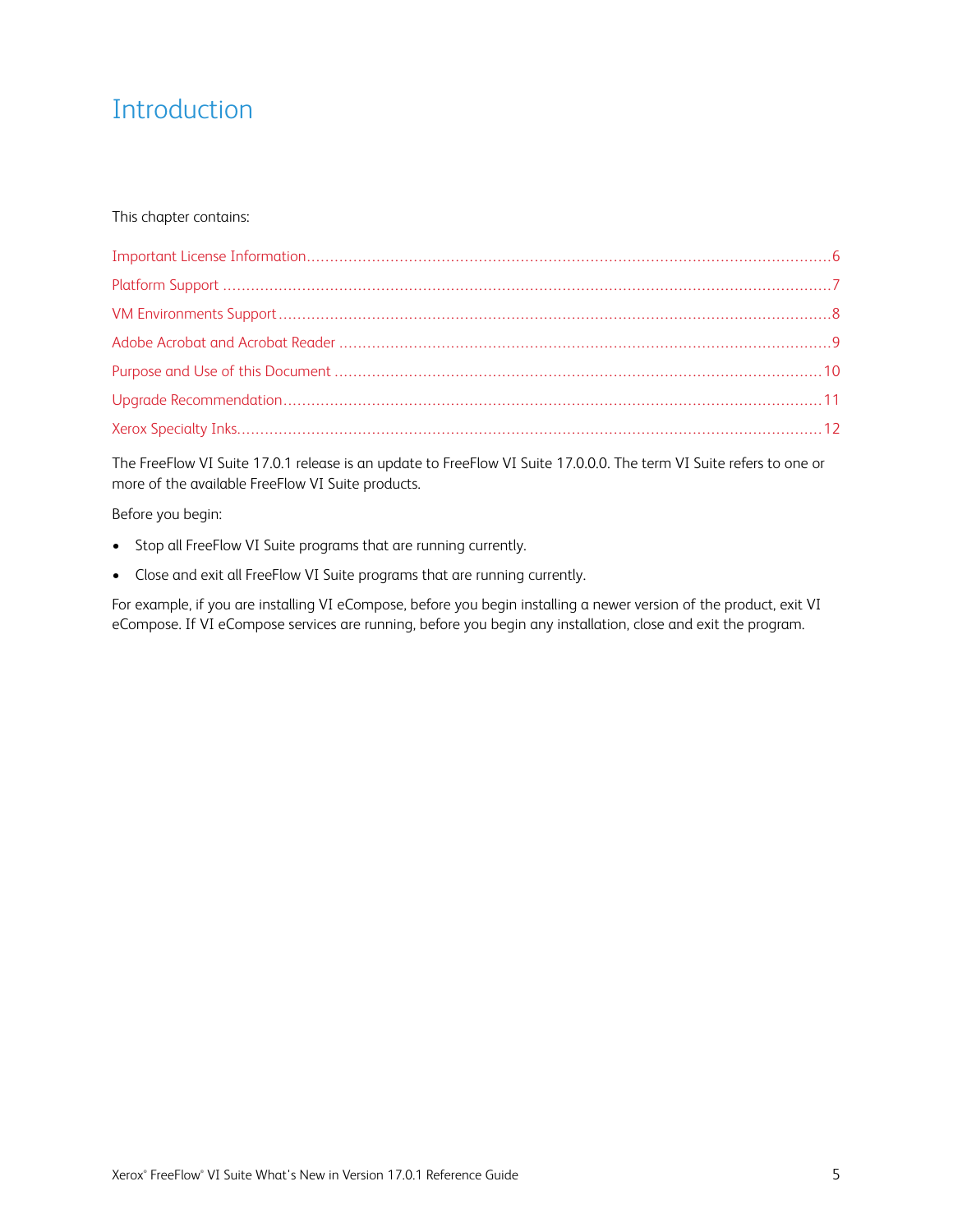### <span id="page-5-0"></span>Important License Information

If you are upgrading from a prior major release, for example, versions 15.0, 15.0.1.0, 15.0.2.0, 15.0.3.0, 16.0.0.0, 16.0.1.0, 16.0.2.0, or 16.0.3.0, to enable the product, obtain a version 17.0.0.0 license file.

- For customers: Use the original SWAP key supplied with your original order or purchase. At the License Menu, enter the SWAP key.
- For internal updates: Refer to the information supplied in the ISA or MAPS systems.

Note: When you are updating Xerox® VIPP® Manage software on a Xerox® FreeFlow Print Server (FFPS) device, no license update is required if the previous version of the software license was activated.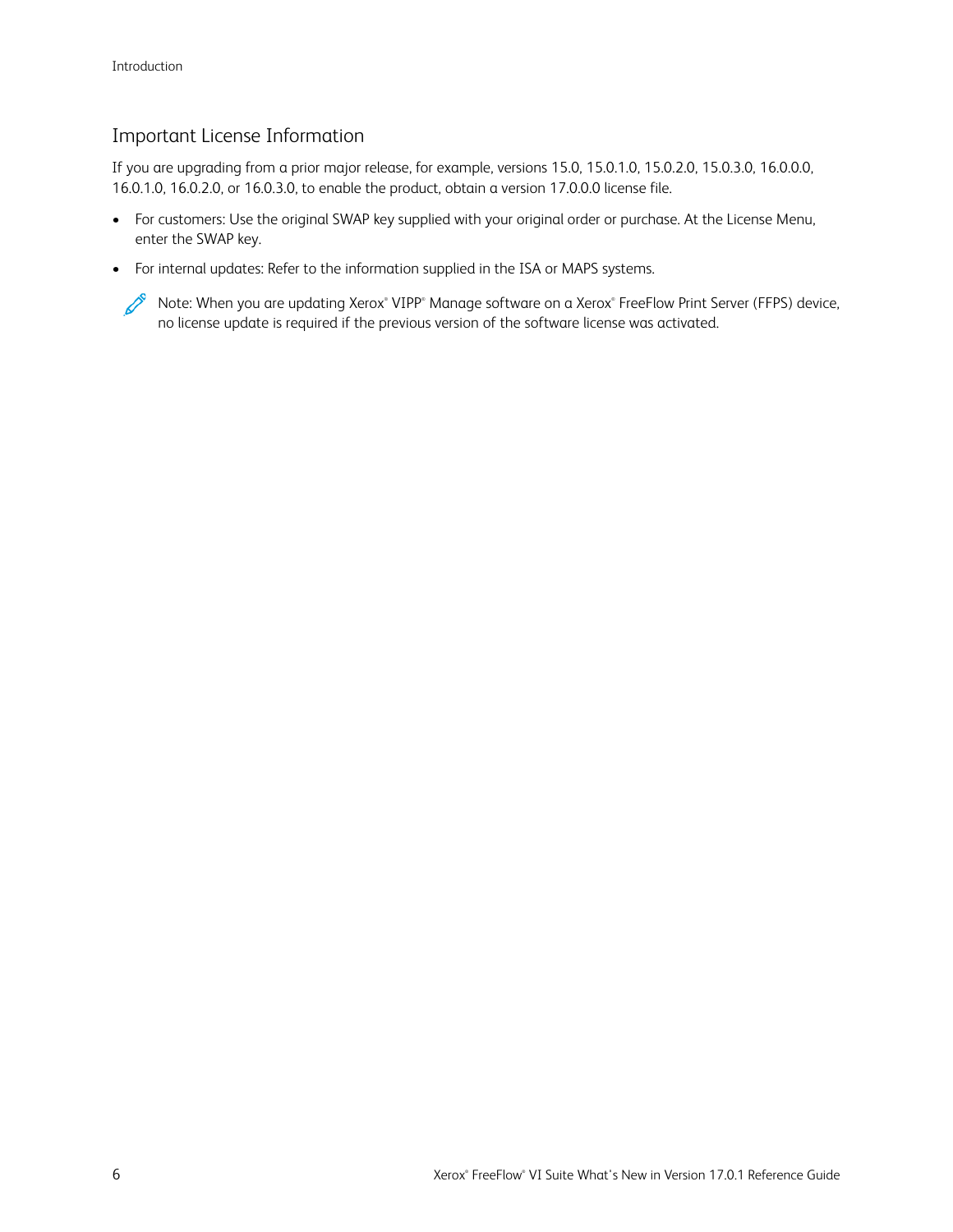### <span id="page-6-0"></span>Platform Support

All FreeFlow VI Suite products run on the following 64-bit operating systems:

| <b>WINDOWS 64 BIT</b>              |                                                                                 |
|------------------------------------|---------------------------------------------------------------------------------|
| Windows 10, versions 21H1 and 21H2 | Ensure that Windows 10 is maintained at the latest supported<br>software level. |
| Windows 11                         |                                                                                 |
| Windows Server 2016                |                                                                                 |
| Windows Server 2019                |                                                                                 |
| Windows Server 2022                |                                                                                 |

| <b>MACOS FOR VI DESIGN EXPRESS ONLY</b> | <b>VERSION</b>   |
|-----------------------------------------|------------------|
| Monterey                                | 12.1 or later    |
| <b>Big Sur</b>                          | 11.6 or later    |
| Catalina                                | 10.15.7 or later |
| Mojave                                  | 10.14.6 or later |

Note: The following software is not supported: Foundation, Core, Core Server without Desktop Experience, Home, Mobile, the Internet of Things, Starter, S, Team, and Essential editions of all Microsoft Operating Systems.

Note: From 17.0.0.0 release onward, VI Suite applications are not supporting 32 bit Operating Systems. If you run the VI Suite 17.0.0.0 installation setup in 32 bit Operating System, a message Windows error 216 appears.

Note: From 17.0.1 release onward, FreeFlow VI Design Express is supported on Apple Mac systems using the Apple silicon/M1 chip in Rosetta emulation mode.

For FreeFlow VI Design Express for Mac and Windows operating system support, refer to the Adobe InDesign or Adobe Create Suite documentation for Adobe InDesign system requirements.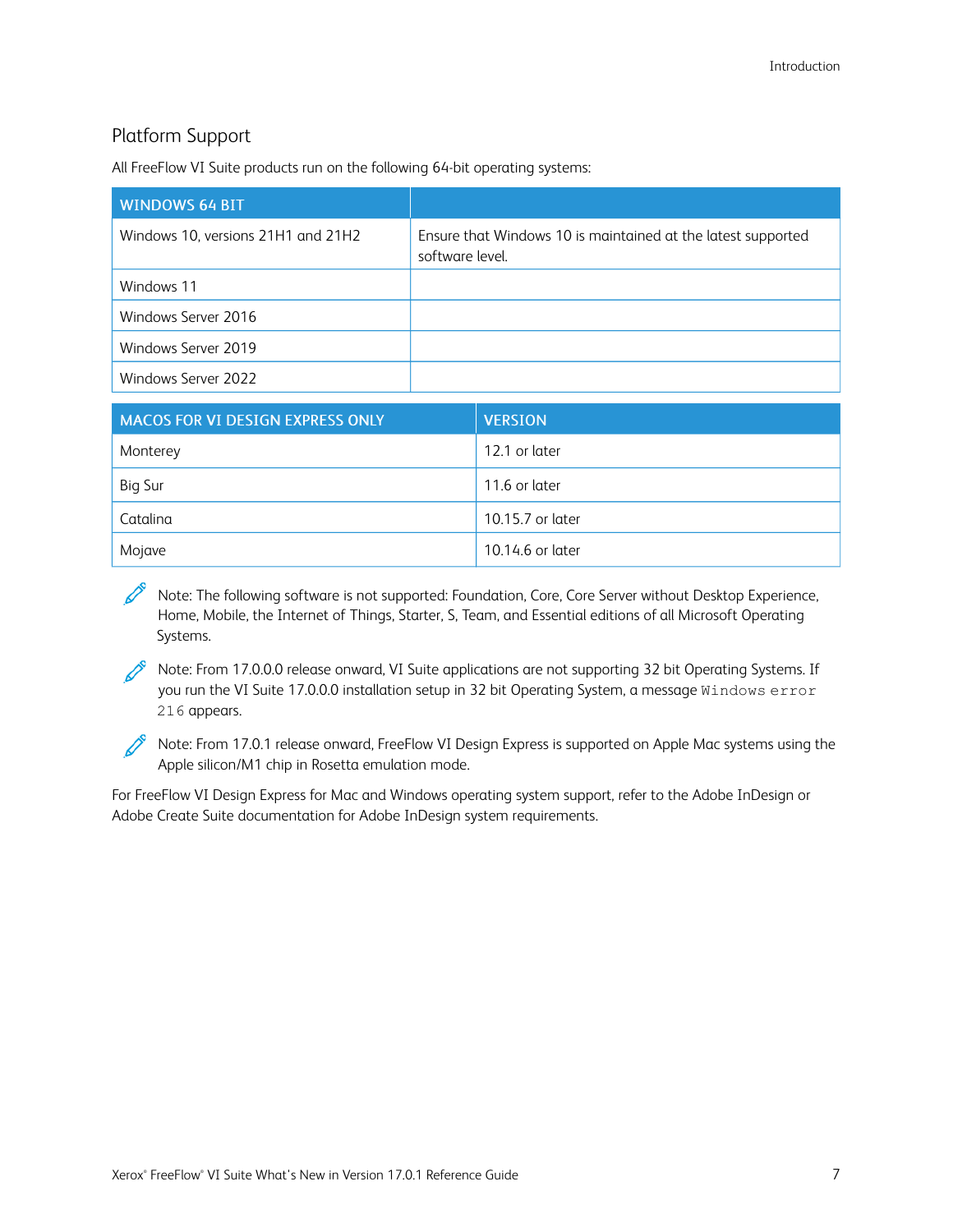## <span id="page-7-0"></span>VM Environments Support

All products, except the VI Compose product, can operate in a VM environment. No support is offered for the configuration or management of the VM system. Where applicable, for license activation, each VM system requires a unique NIC or Mac address.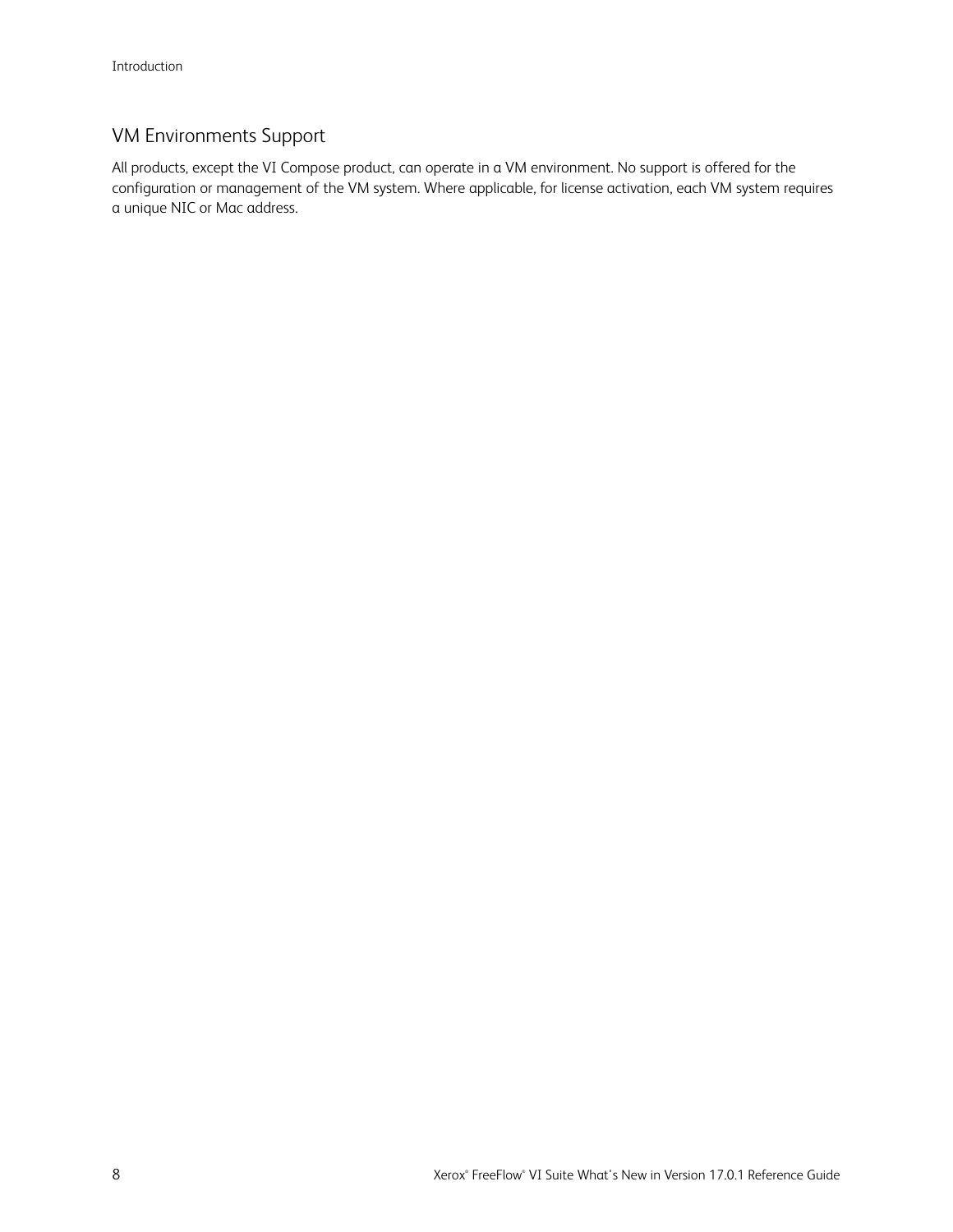### <span id="page-8-0"></span>Adobe Acrobat and Acrobat Reader

For important information about versions of Adobe Acrobat and Adobe Acrobat Reader, access the FreeFlow VI eCompose information, then refer to the Adobe Acrobat section.

It is important to review the Adobe Acrobat section for information about APPE, PDF, and VT requirements, and the required settings for Adobe Acrobat and Adobe Acrobat Reader.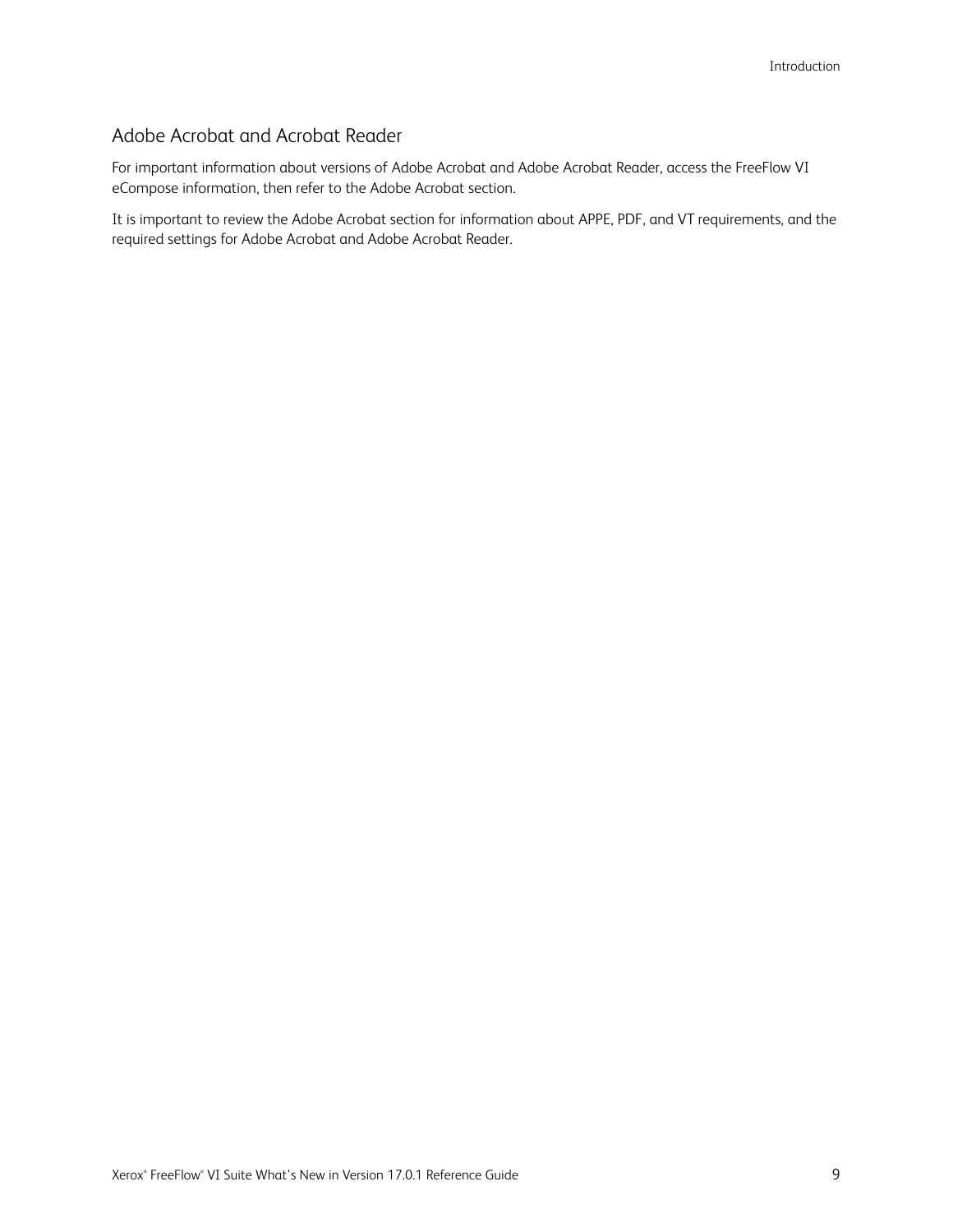## <span id="page-9-0"></span>Purpose and Use of this Document

If you are upgrading from a prior release of the FreeFlow VI Suite software, to become familiar with new or enhanced content, read this document.

Refer to the FreeFlow VI Suite release documentation on the [www.xerox.com](https://www.xerox.com/) website.

- 1. In a Web browser, type [www.xerox.com](https://www.xerox.com).
- 2. Select Customer Support > All Support and Drivers.
- 3. For product type, select Software & Platforms, then select FreeFlow > FreeFlow Variable Information Suite.
- 4. On the FreeFlow Variable Information Suite page, select Documentation.

Note: You can find FreeFlow VI Design Express documentation in the Installer download zip file that has the .dmg extension. For the latest information, it is recommended that you read the Readme.txt file that is installed with each product.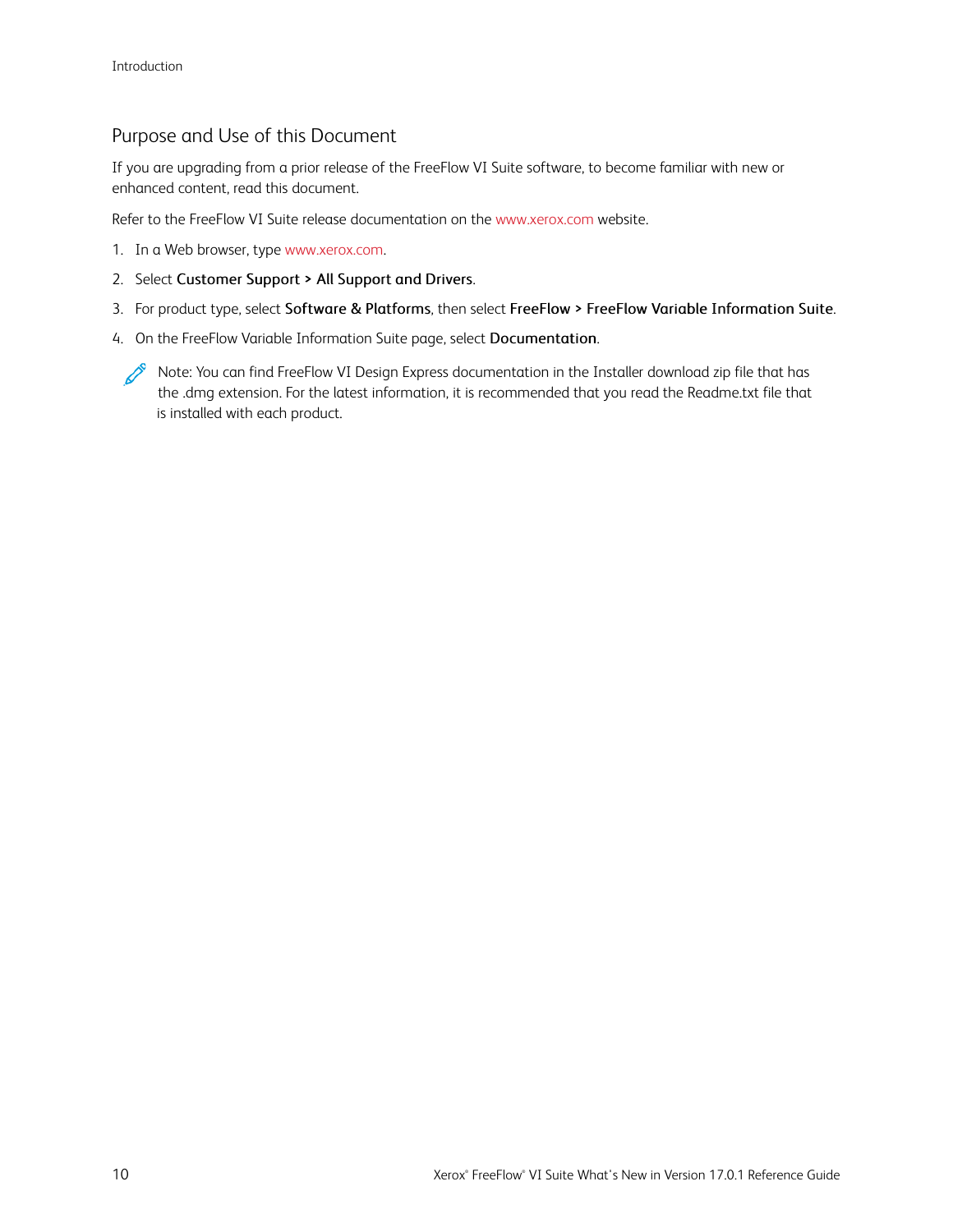### <span id="page-10-0"></span>Upgrade Recommendation

It is recommended that whenever you upgrade one component of the FreeFlow VI Suite, you upgrade all other VI Suite components. Keeping all components up to date helps to avoid VI Suite product mismatches that can result in VIPP® jobs failing with errors such as Command Not Found.

When using FreeFlow VI Design Express and FreeFlow VI Design Pro, it is critical that you upgrade any VI component that renders the VIPP® application. The components include VI Compose on the printer, and VI eCompose, which generates PDF files from VIPP<sup>®</sup> applications.

To locate the latest versions of the FreeFlow VI Suite components on the [www.xerox.com](https://www.xerox.com/) website:

- 1. In a Web browser, type [www.xerox.com](https://www.xerox.com).
- 2. Select Customer Support > All Support and Drivers.
- 3. For product type, select Software & Platforms, then select FreeFlow > FreeFlow Variable Information Suite.
- 4. On the FreeFlow Variable Information Suite page, select the Software and Solutions tab.

Note: The version of Xerox® VIPP® Manage software and the version of FFPS server are not dependent upon each other. An FFPS server is pre-installed with a demonstration version of Xerox® VIPP® Manage software limited to 200 pages per job. It is recommended that you upgrade the version of Xerox® VIPP® Manage software on the FFPS server with the latest available Xerox® VIPP® Manage release. The FFPS Update Manager is one way to update the version of Xerox® VIPP® Manage software on FFPS servers.

When the VI Suite of applications is running in trial mode, the number of pages per job is limited to 200 pages. When printing VI jobs on office printers under trial mode, the limit is 10 pages. For production printers, the trial mode limit is 200 pages.

When you run the VI Suite of applications in trial mode, this table describes the trial period for each application.

| APPLICATION                                          | TRIAL PERIOD AFTER INITIAL INSTALLATION |
|------------------------------------------------------|-----------------------------------------|
| Xerox <sup>®</sup> FreeFlow® VI Design Pro           | 60 days                                 |
| Xerox <sup>®</sup> FreeFlow <sup>®</sup> VI Explorer | 0 days                                  |
| Xerox® FreeFlow® VI Design Express                   | 30 days                                 |
| Xerox® FreeFlow® VI eCompose                         | 60 days                                 |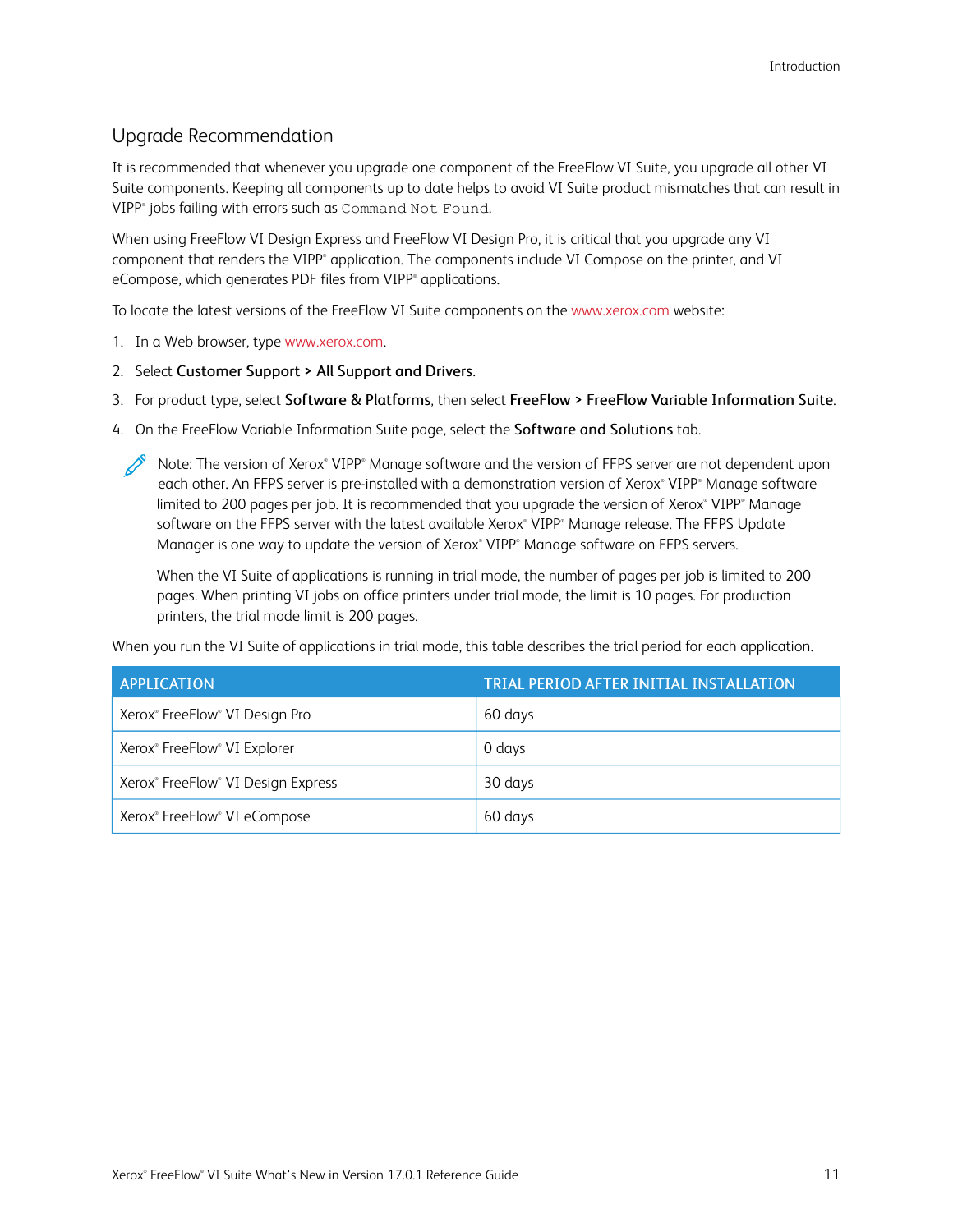## <span id="page-11-0"></span>Xerox Specialty Inks

Xerox Specialty Inks (XSI) are an option on Xerox DC1000/800 and iGen5 devices, supported by FFPS, and EFI digital front end devices. Xerox Specialty Inks include:

- Clear
- Gold
- Silver

 $\mathscr{O}$ Note: Prior to the version 14.0 software release, the Xerox Specialty Inks feature was known as Clear Dry Ink, and the only color option was Clear. With the addition of the Gold and Silver options, the feature is renamed Xerox Specialty Inks. The specialty inks are not required for FreeFlow VI Specialty or Security imaging.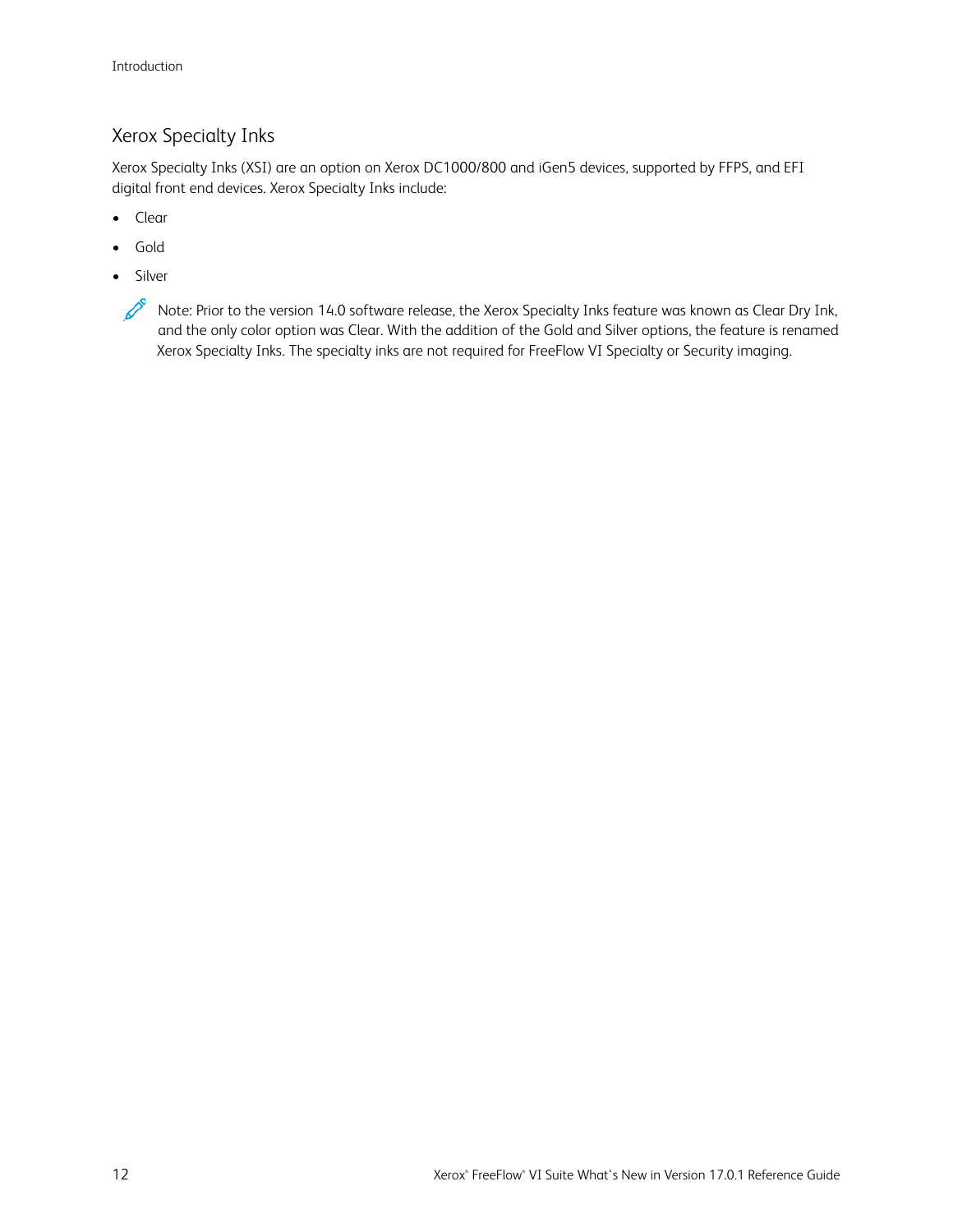## <span id="page-12-0"></span>Xerox® FreeFlow® VI Compose

| This chapter contains: |  |  |  |
|------------------------|--|--|--|
|                        |  |  |  |

|--|--|--|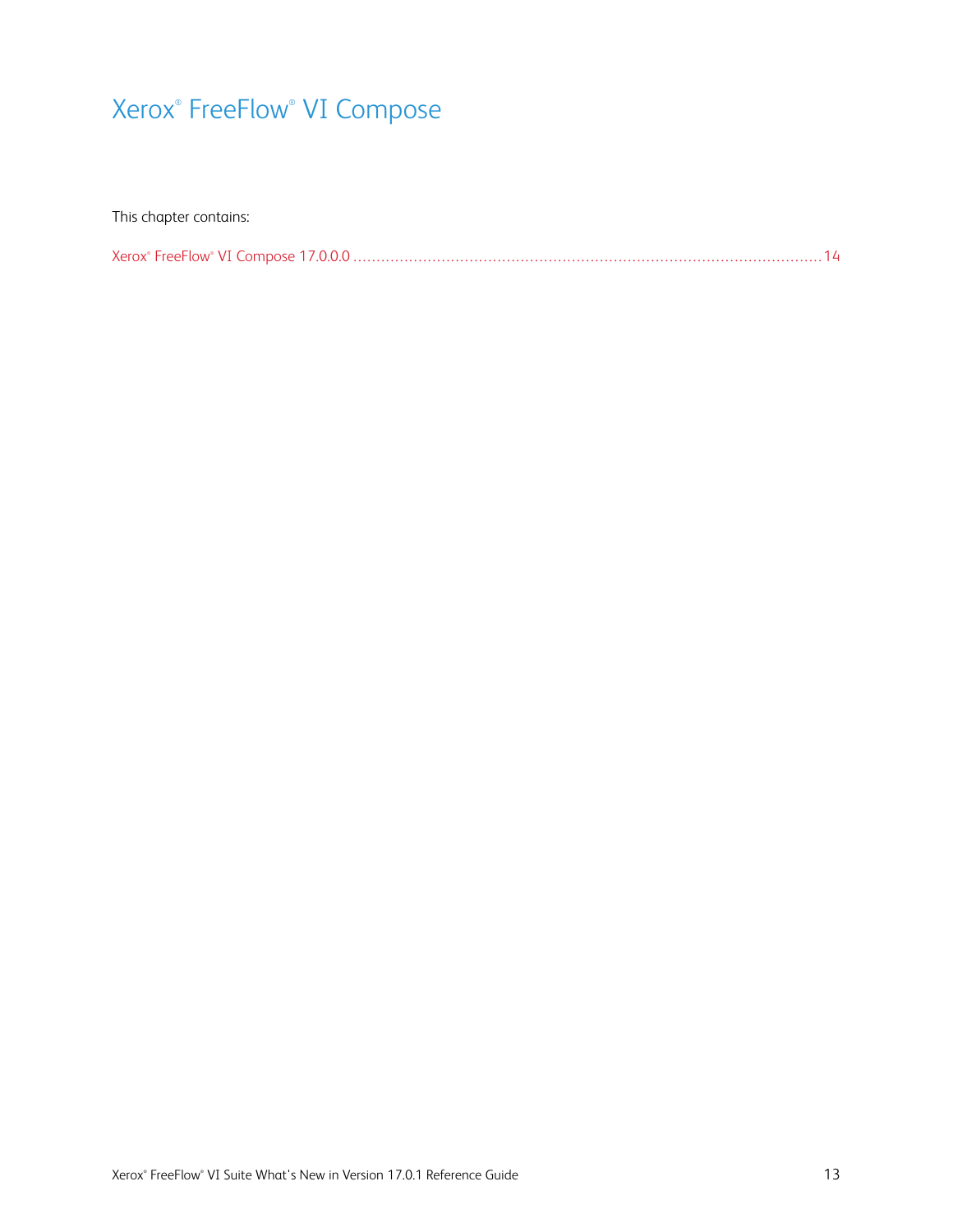## <span id="page-13-0"></span>Xerox® FreeFlow® VI Compose 17.0.0.0

A new installation program for Xerox® FreeFlow® VI Compose has been introduced. This new installer will install in the C:/Program Files path unless the user defines the installer to a different custom path.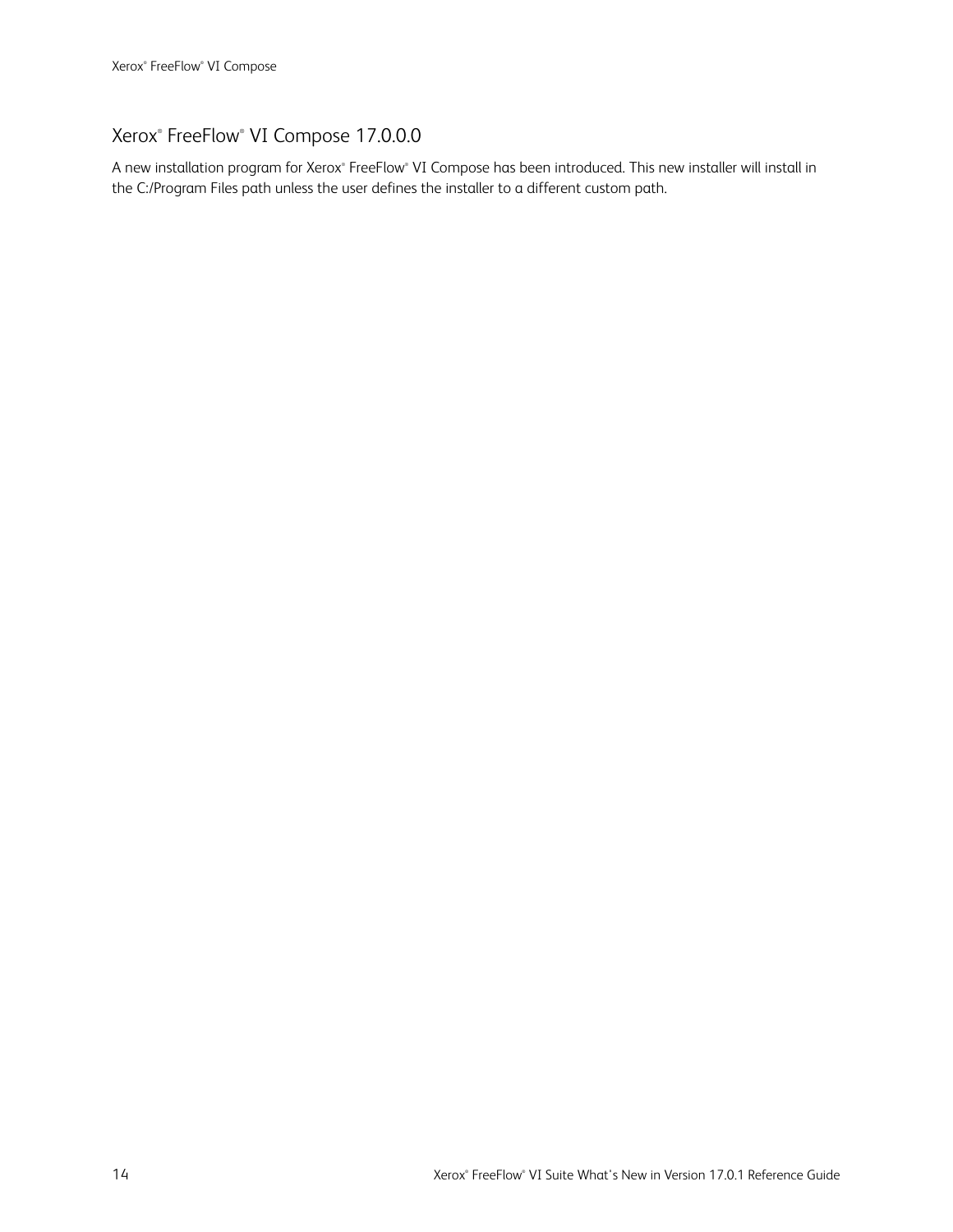## <span id="page-14-0"></span>Xerox® FreeFlow® VI Compose Open Edition

This chapter contains:

|--|--|--|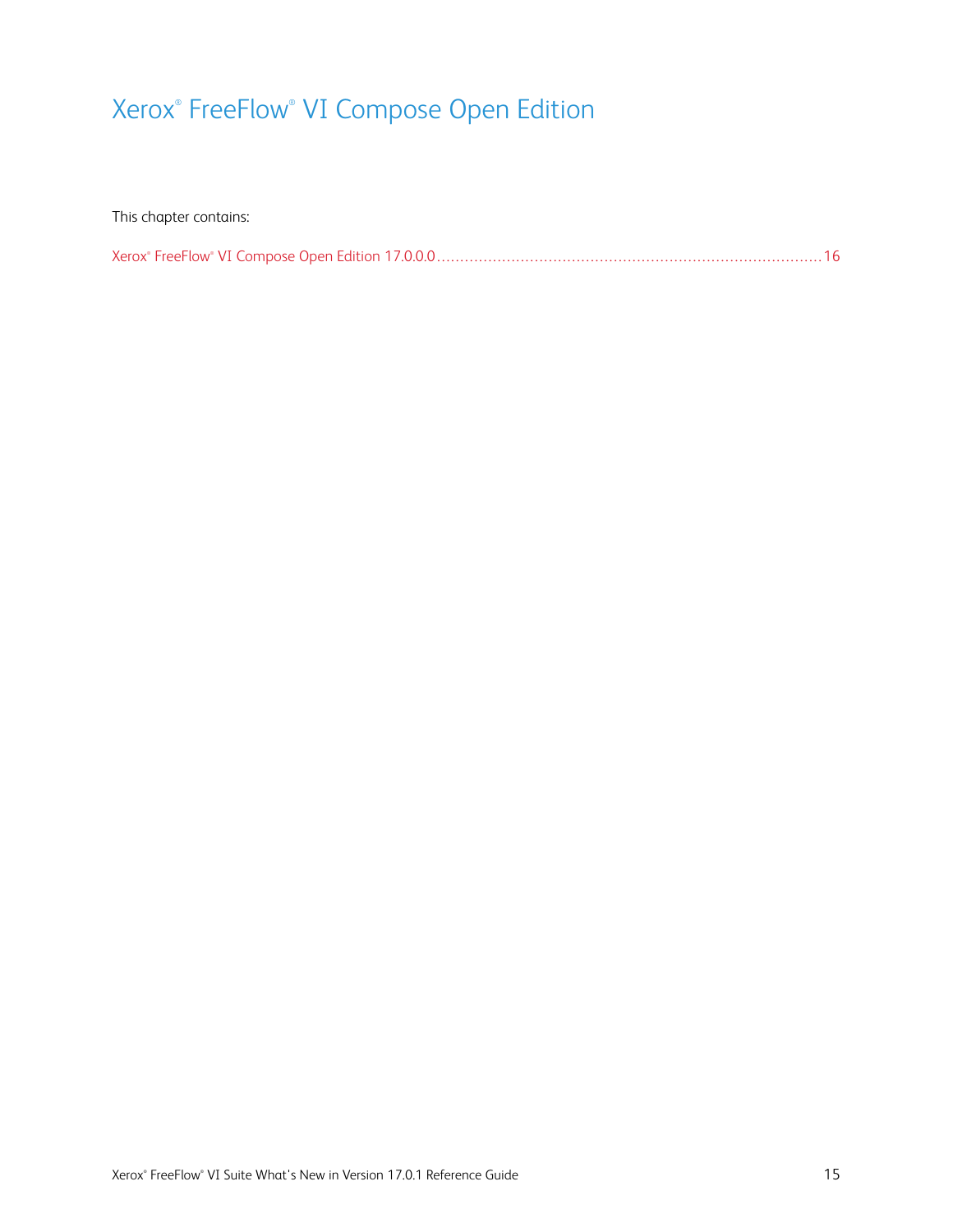## <span id="page-15-0"></span>Xerox® FreeFlow® VI Compose Open Edition 17.0.0.0

A new installation program for Xerox® FreeFlow® VI Compose Open Edition has been introduced. This new installer will install in the C:/Program Files path unless the user defines the installer to a different custom path.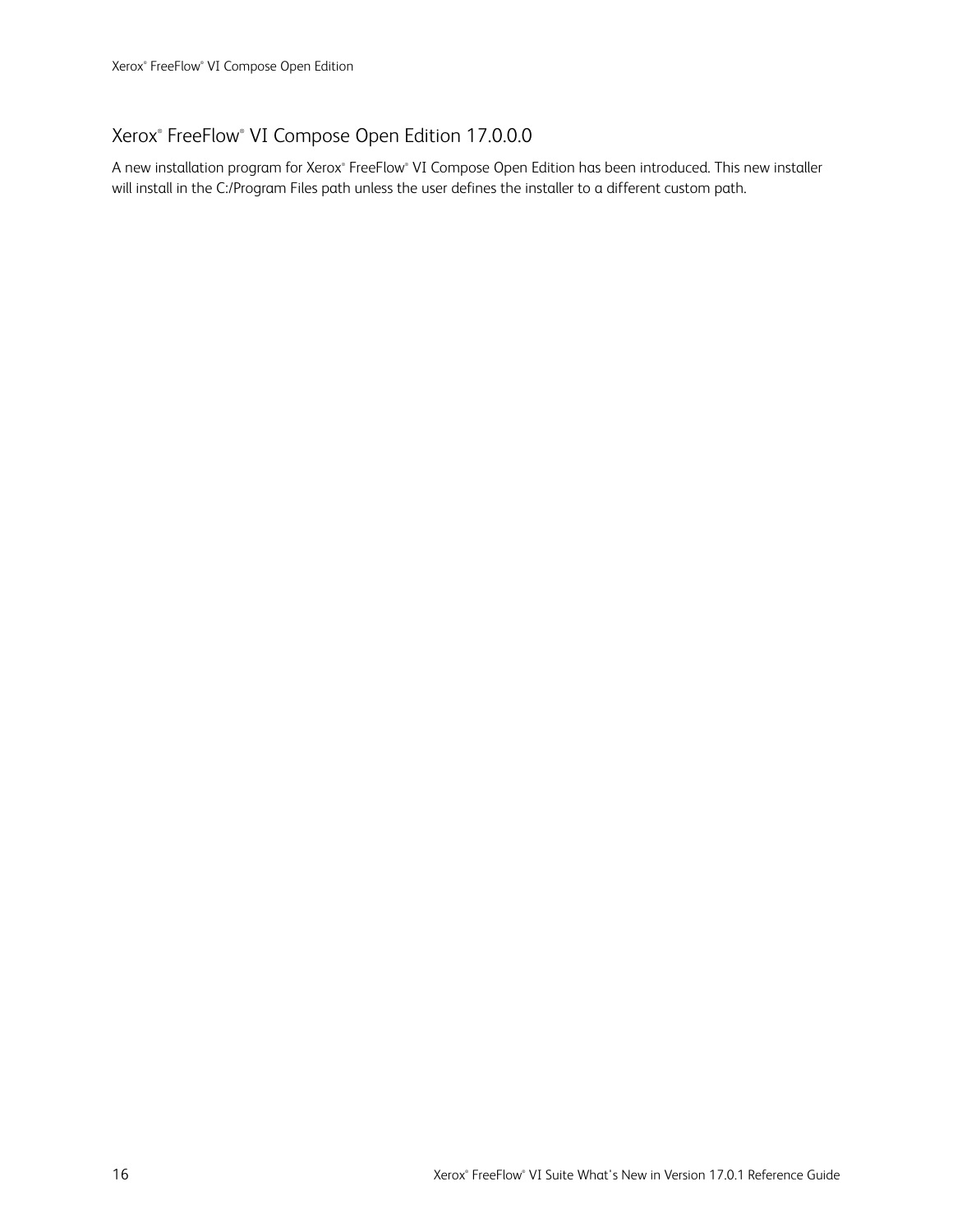## <span id="page-16-0"></span>Xerox® FreeFlow® VI Design Express

### This chapter contains:

| Configuring Xerox® FreeFlow® VI Design Express to Submit Jobs to Xerox® FreeFlow® Core and Receive Job |  |
|--------------------------------------------------------------------------------------------------------|--|
|                                                                                                        |  |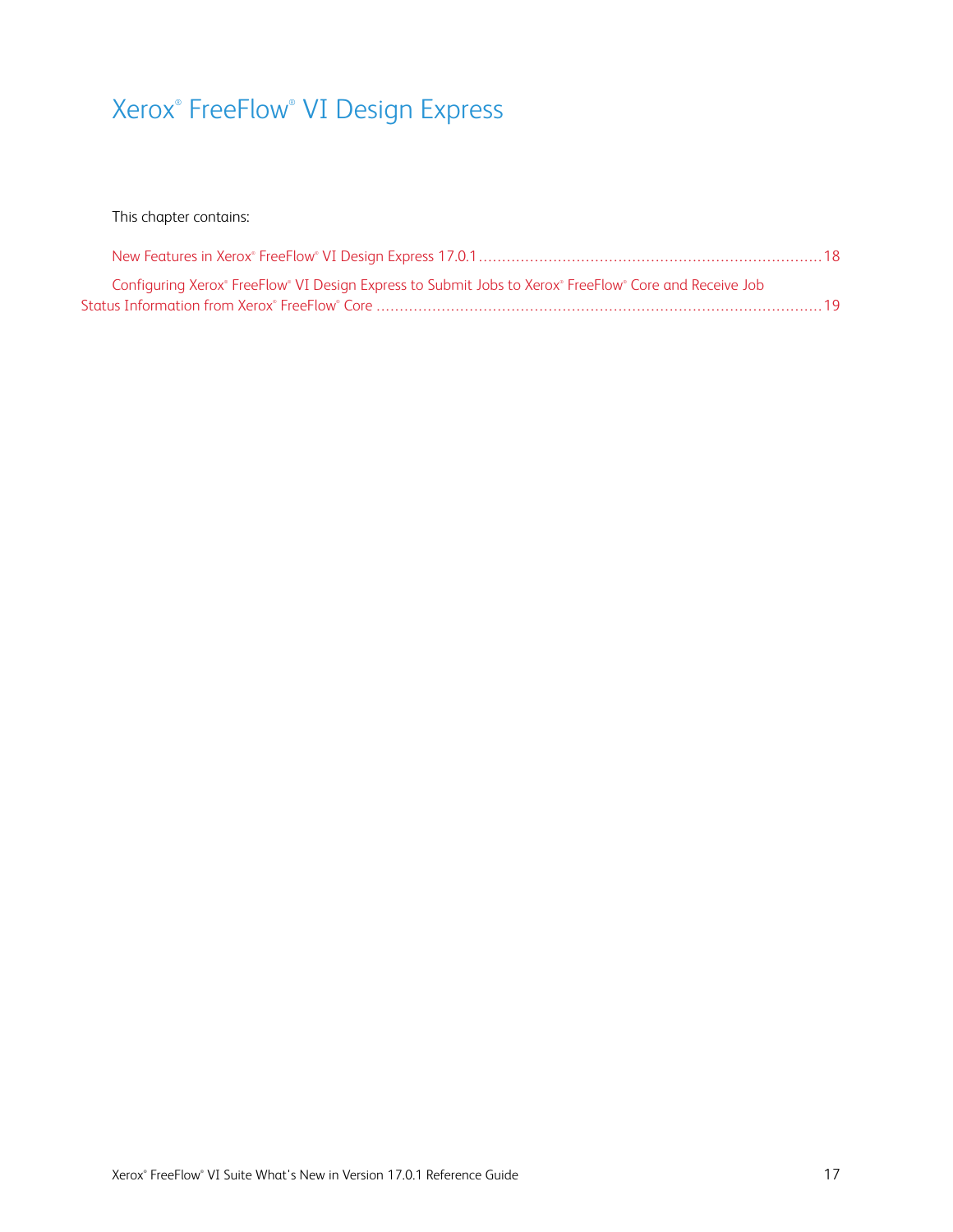## <span id="page-17-0"></span>New Features in Xerox® FreeFlow® VI Design Express 17.0.1

This section lists all new features introduced since the release of Xerox® FreeFlow® VI Design Express 17.0.0.0.

New features and enhancements include the following:

#### Version 17.0.1

- Support for Adobe InDesign 2022 (v17.x) has been added. Support for Adobe InDesign 2020 (v15.x) is removed.
- Support for Adobe InDesign 2021(v16.3). Requires installation of Adobe InDesign 2021 version 16.3 or later to be compatible with Xerox FreeFlow® VI Design Express.
- Support for Apple Mac systems using Apple silicon/M1 chip using Rosetta Emulation mode.
- Ability to configure FreeFlow VI Design Express Job Status service port. Refer to [Configuring](#page-18-0) Xerox® FreeFlow® VI Design Express to Submit Jobs to Xerox® FreeFlow® Core and Receive Job Status [Information](#page-18-0) from Xerox® [FreeFlow®](#page-18-0) Core.

#### Version 17.0.0.0

- Capability to submit VIPP® jobs to Xerox® FreeFlow® Core and display job status of job at Xerox® FreeFlow® Core.
- Generation of PDF/VT-1 compliant PDF. Note the following standards are supported: X-la, X3, X4 & VT-1 only.
- For more information, refer to *PDF/VT-1 Compliant PDF\ under Create VI Design Express PDF: PDF Settings* in *Xerox ® FreeFlow® VI Design Express User Guide*.

Note: VIPP® job submission to Xerox® FreeFlow® Core Hot folder option has been removed in 17.0.0.0. The submission of an enhanced PDF Workflow from VDE using the Send to VIeC (Watched Folder) option is still available.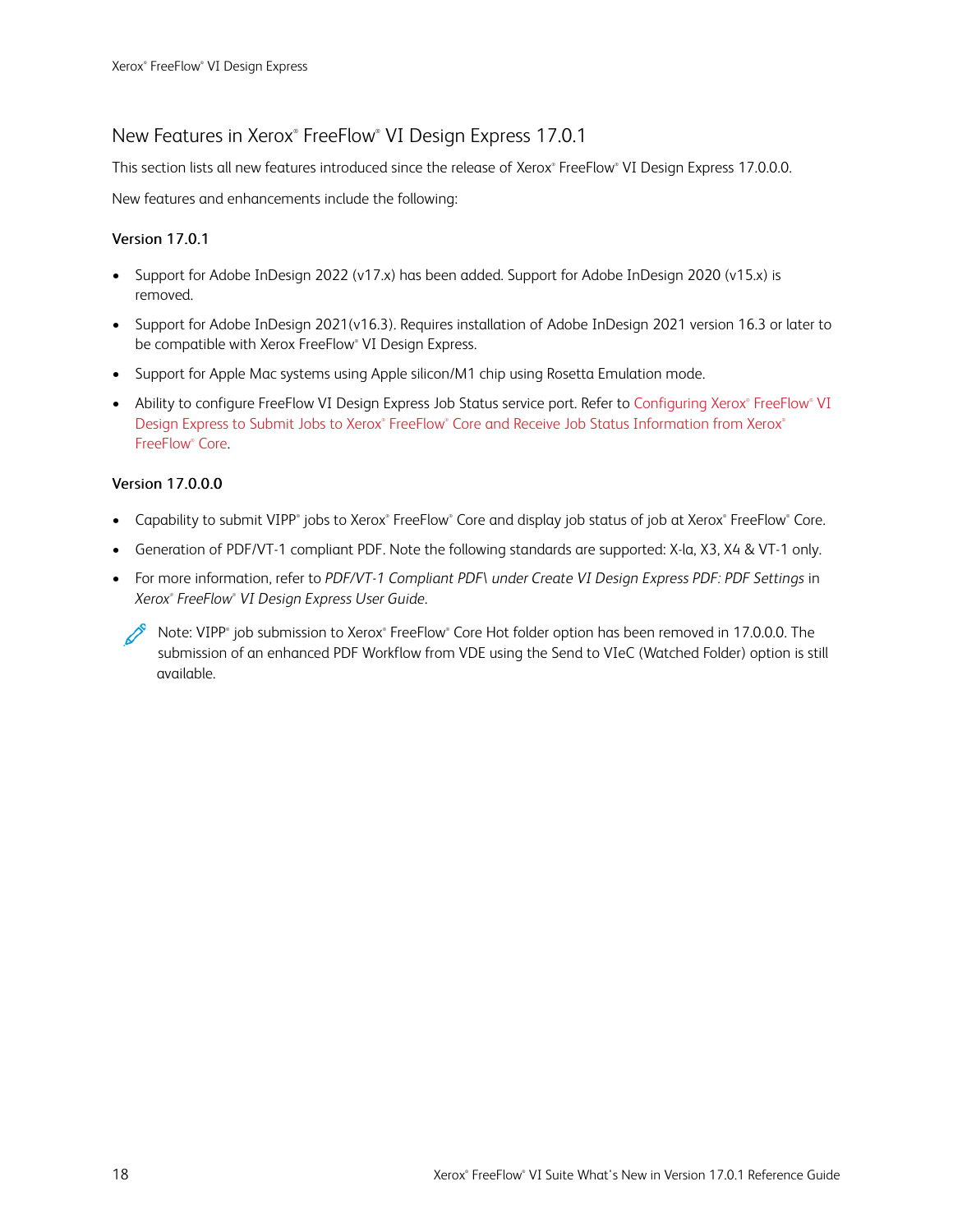## <span id="page-18-0"></span>Configuring Xerox® FreeFlow® VI Design Express to Submit Jobs to Xerox® FreeFlow® Core

## and Receive Job Status Information from Xerox® FreeFlow® Core

To submit a job for processing from Xerox® FreeFlow VI Design Express to Xerox® FreeFlow Core Workflow Destination and to receive the submitted job status from Xerox® FreeFlow Core, the following pre-requisite need to be executed.

Open network ports in FreeFlow Core installed machine and VI Design Express installed machine for bidirectional communication.

Note: Bidirectional communication with *Xerox ® FreeFlow Core* for Job submission and status update in *Xerox® FreeFlow VI Design Express* is an optional feature. If you do not to use this feature, you can skip this feature during installation by not selecting the option in Submit Jobs to *Xerox® FreeFlow Core* page of installation. By selecting this install option, Apache Tomcat installs in the *Xerox ® FreeFlow VI Design Express* machine.

#### FreeFlow VI Design Express Job Status Service Port Configuration:

FreeFlow VI Design Express uses 4006 as default port to host the service. To configure the port, perform the following steps.

- Change the VDEServicePort value in C:\ProgramData\Xerox\VIPP\VPP\VPPconfig.ini file.
- Change the Connector port value in server.xml file. In Windows, server.xml is located in  $C:$  Program Files (x86)\Xerox\VIPP\VDE\apache-tomcat-9.0.46\conf\server.xml. In macOs, server.xml is located in /Applications/Xerox/VIPP/VPP/apache-tomcat-9.0.46/conf/server.xml.
- Restart the computer or service to run the service using new port.

#### Job Status for polling interval:

This option updates the job status and also delete the jobs which are deleted in *Xerox® FreeFlow Core*. Default value is 10 minutes which can be modified to get the job status as per the desired user given time interval.

For more information, refer to *VIPP Job Submission to FreeFlow Core and Getting Status Back from FreeFlow Core* in the *Xerox ® FreeFlow VI Design Express User Guide*.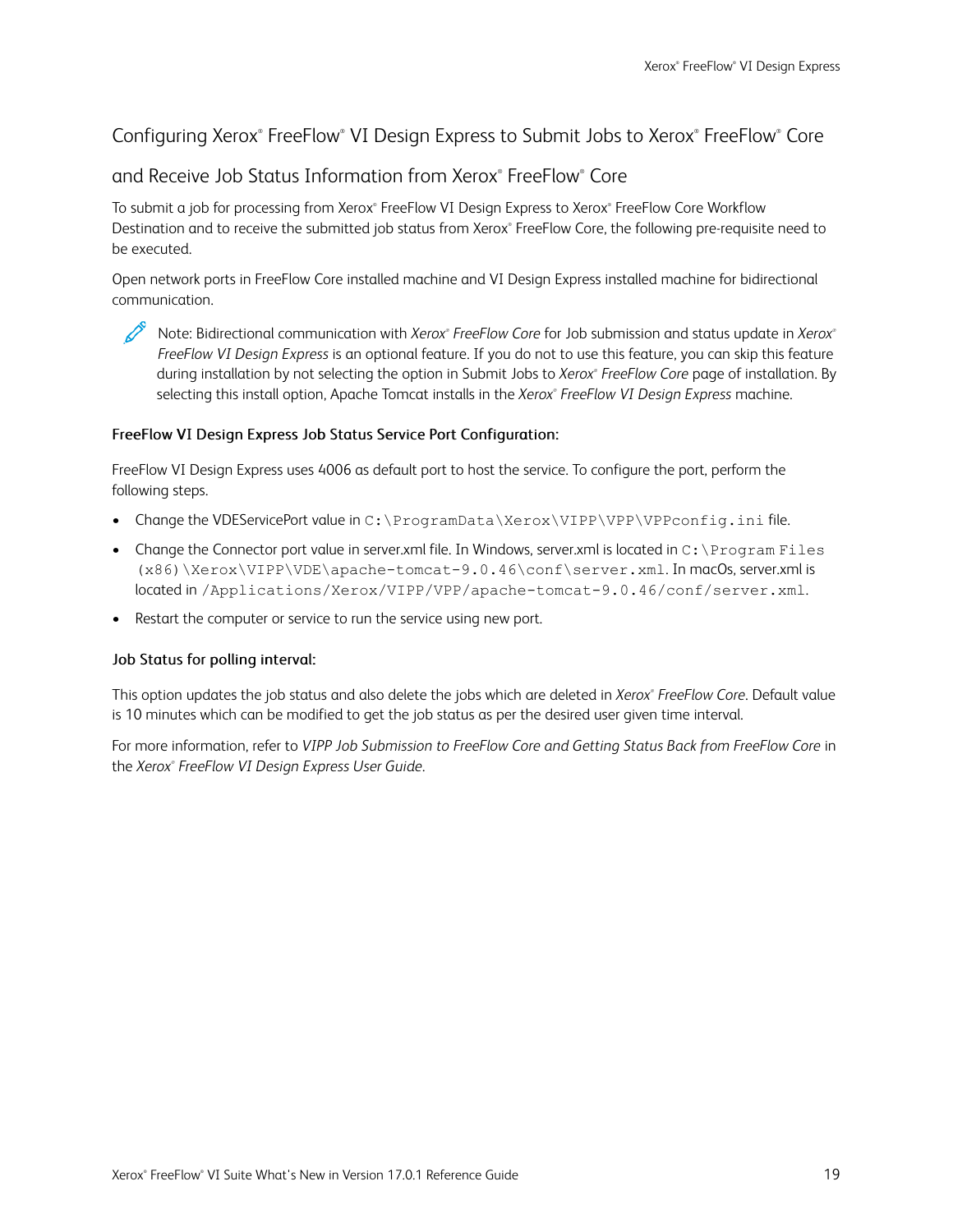Xerox® [FreeFlow®](#page-16-0) VI Design Express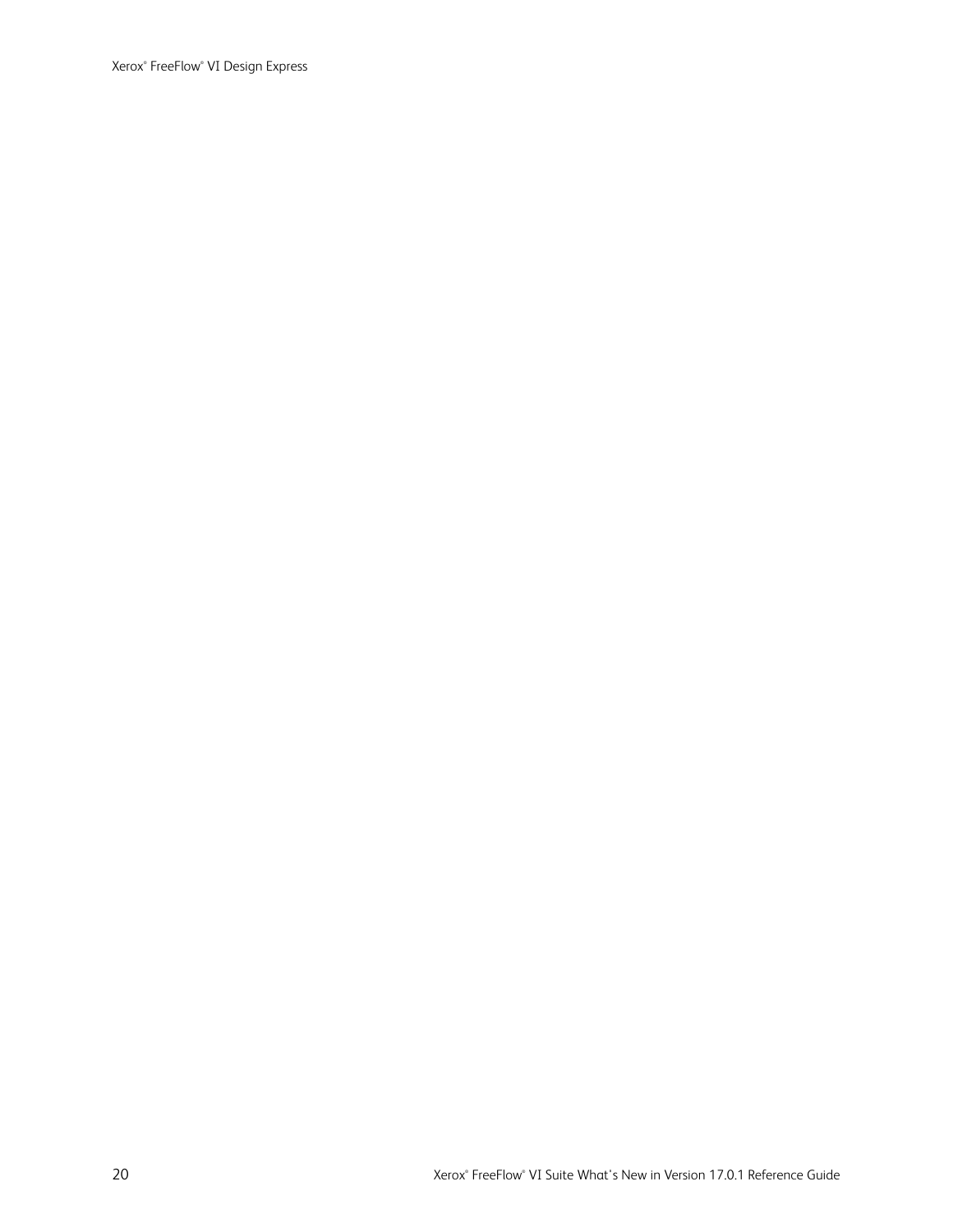## <span id="page-20-0"></span>Xerox® FreeFlow® VI Design Pro

| This chapter contains: |  |
|------------------------|--|
|                        |  |
|                        |  |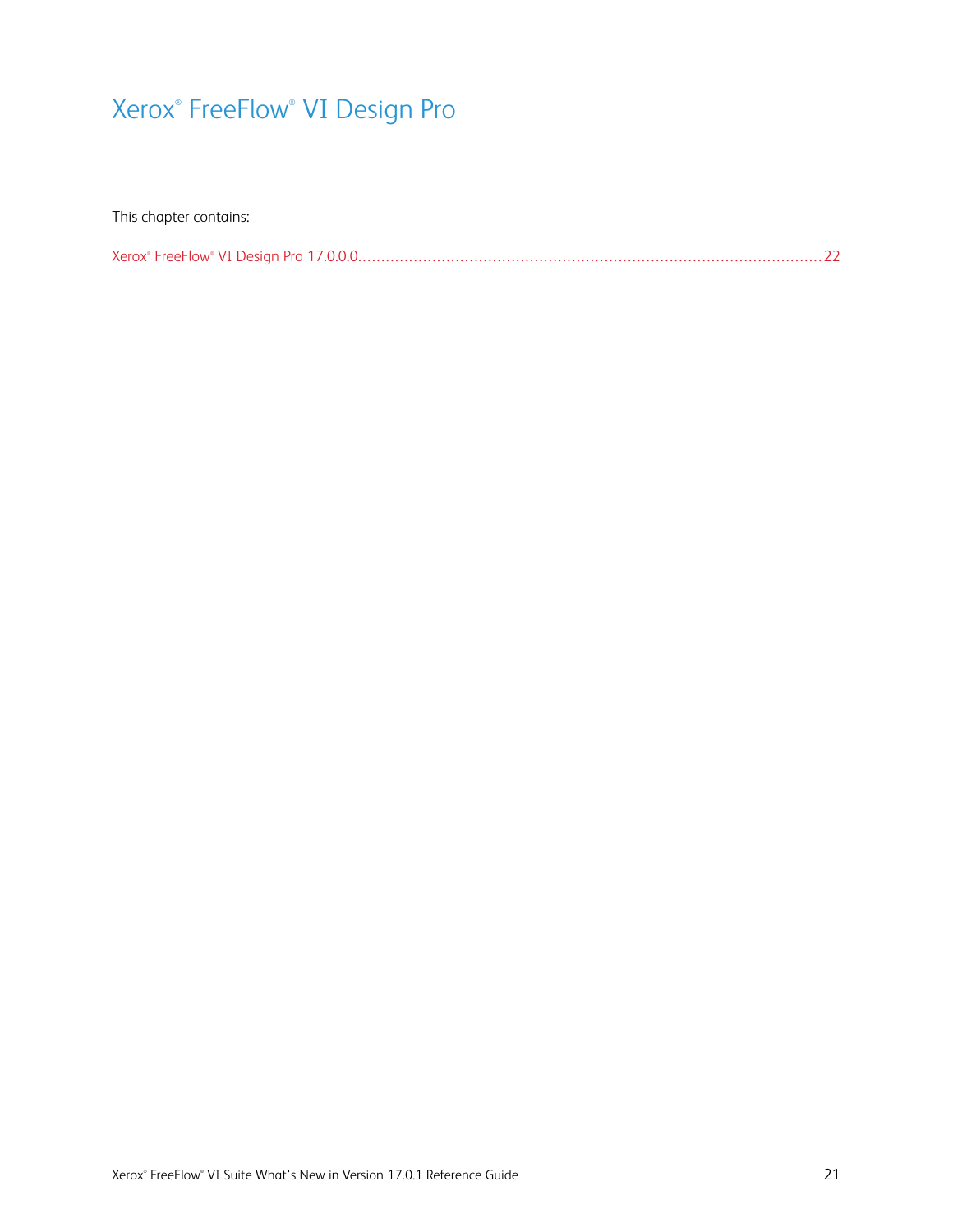## <span id="page-21-0"></span>Xerox® FreeFlow® VI Design Pro 17.0.0.0

A new installation program for Xerox® FreeFlow® VI Design Pro has been introduced. This new installer will install in the C:/Program Files path unless the user defines the installer to a different custom path.

The Help system is upgraded to a HTML based help system.

Generation of PDF/VT-1 compliant PDF. The following standards are supported: X-1a, X3, X4 & VT-1 only. For more information, refer to *Export Job as PDF* in the *Xerox ® FreeFlow® VI Design Pro User Guide*.

Ability to pull/bridge ODBC data to VI using VI Design Pro. For more information, refer to *Xerox ® FreeFlow® VI Design Pro User Guide*.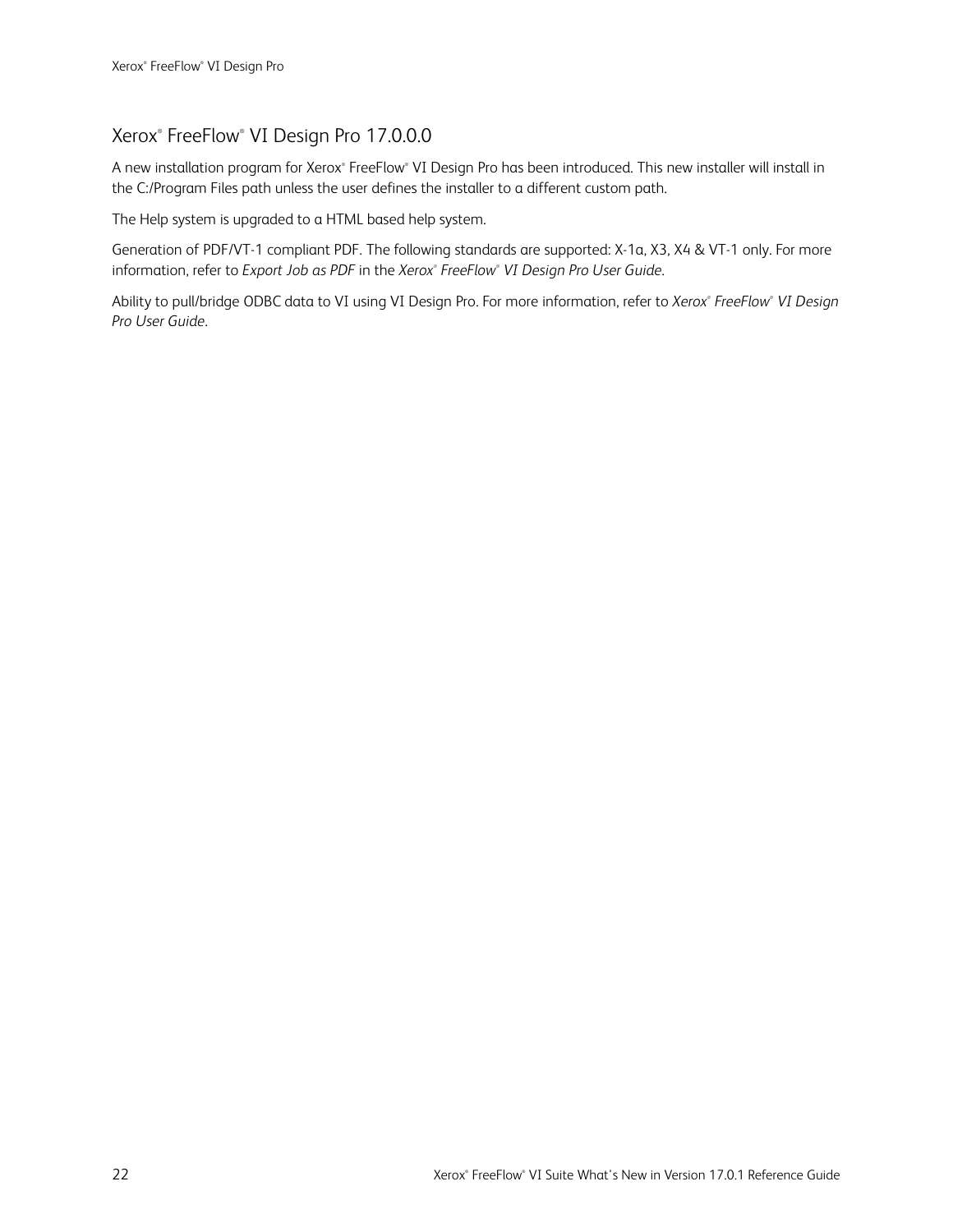## <span id="page-22-0"></span>Xerox® FreeFlow® VI eCompose

### This chapter contains: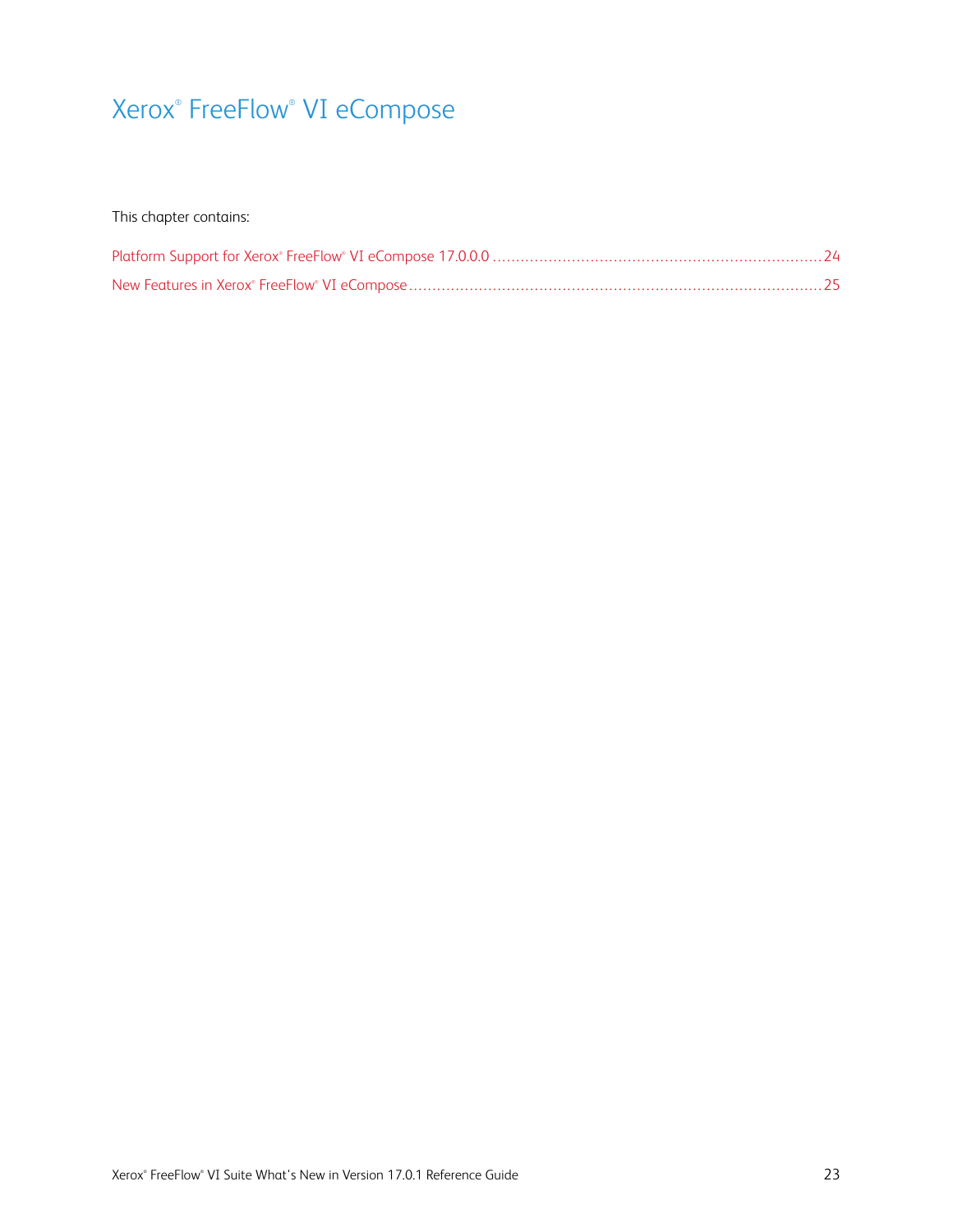## <span id="page-23-0"></span>Platform Support for Xerox® FreeFlow® VI eCompose 17.0.0.0

Xerox® FreeFlow® VI eCompose software runs on the following 64-bit operating systems:

| <b>WINDOWS 64 BIT</b>               |                                                                                 |
|-------------------------------------|---------------------------------------------------------------------------------|
| Windows 10, versions 21H1 and 21H2. | Ensure that Windows 10 is maintained at the latest supported<br>software level. |
| Windows 11                          |                                                                                 |
| Windows Server 2016                 |                                                                                 |
| Windows Server 2019                 |                                                                                 |
| Windows Server 2022                 |                                                                                 |

Note: If Windows 10 is installed on the system, ensure that the latest update of Windows 10 is installed.

Note: If you intend to enable the optional Xerox® FreeFlow® VI eCompose Web Application, before you run the Xerox® FreeFlow® VI eCompose installer, install Microsoft .NET Framework 4.8 from the Microsoft website. Previously, Xerox® FreeFlow® VI eCompose Web Application was known as Xerox® FreeFlow® VI eCompose Web Server.

Web browsers supported are the current versions of modern browsers from Apple®, Google®, Microsoft®, and Mozilla® .

Microsoft Internet Explorer and the original Microsoft Edge are not supported. Only Microsoft Chromium Edge is supported.

Browsers older than one year are not supported. To avoid compatibility issues, always use the latest version of the browser.

Always use desktop computer browsers. Mobile device browsers can exhibit display issues.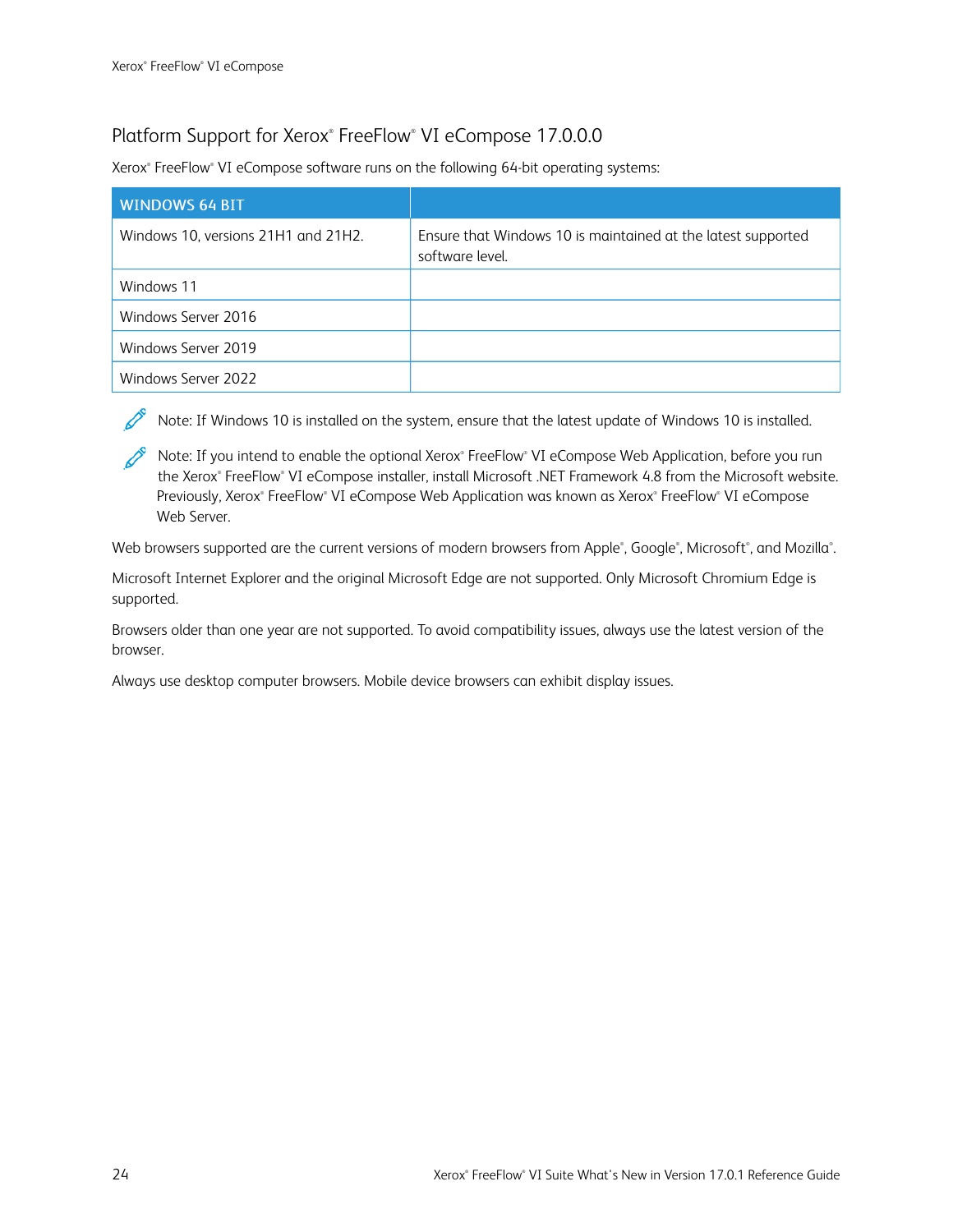## <span id="page-24-0"></span>New Features in Xerox® FreeFlow® VI eCompose

This section lists all new features introduced since the release of Xerox® FreeFlow® VI eCompose 17.0.0.0. New features and enhancements include the following:

To access the Xerox® FreeFlow® VI eCompose browser interface, enter the URL address in the browser as <code>http://</code> <Server IP address>/FreeFlowVIeCompose or https://<Server IP address>/ FreeFlowVIeCompose.



Note: Xerox® FreeFlow® VI eCompose version 17.0.0.0 uses Windows Internet Information Services (IIS) to enable using a Web browser to optionally submit VIPP® jobs and perform administrative functions on the server. During installation, you will be asked if you want to enable this feature. To start and stop the Web application, Use the Windows Internet Information Services manager.



Note: For security reasons, you can install FreeFlow VI eCompose to a location other than the root of the installation drive. The default VIeC installation location is C:\Program Files (x86)\Xerox\VIPP \xvtp. The default xgfc location is C:\Program Files (x86)\Xerox\VIPP\xgfc.

The Help system is upgraded to a HTML based help system.

New system macros have been added to VI eCompose Dispatch containing information about the upstream VI eCompose job, including:

- MASTER\_PDF\_STATUS\_MSG
- MASTER\_PDF\_PAGES\_DISTILLED
- MASTER PDF PAGES SPLIT
- MASTER\_PDF\_FILES\_CREATED
- JOB\_FILE\_BASE\_NAME

For more information, refer to *FreeFlow® VI eCompose User Guide*.

Note: In an upgrade to 17.0.0.0, you can choose the xgfc, VIPP Customer files, install location same as the previous installed path to preserve previously stored files.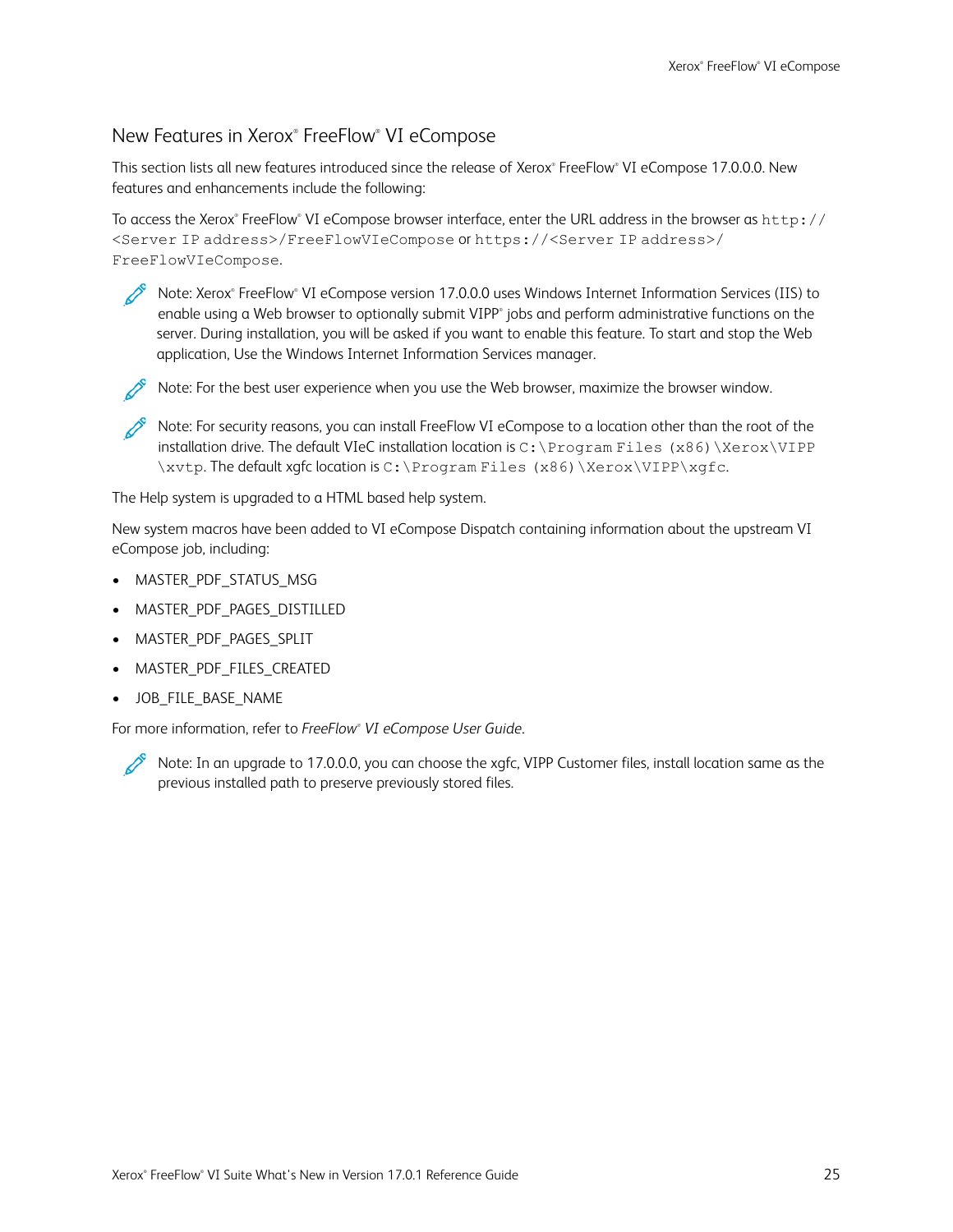Xerox® FreeFlow® VI [eCompose](#page-22-0)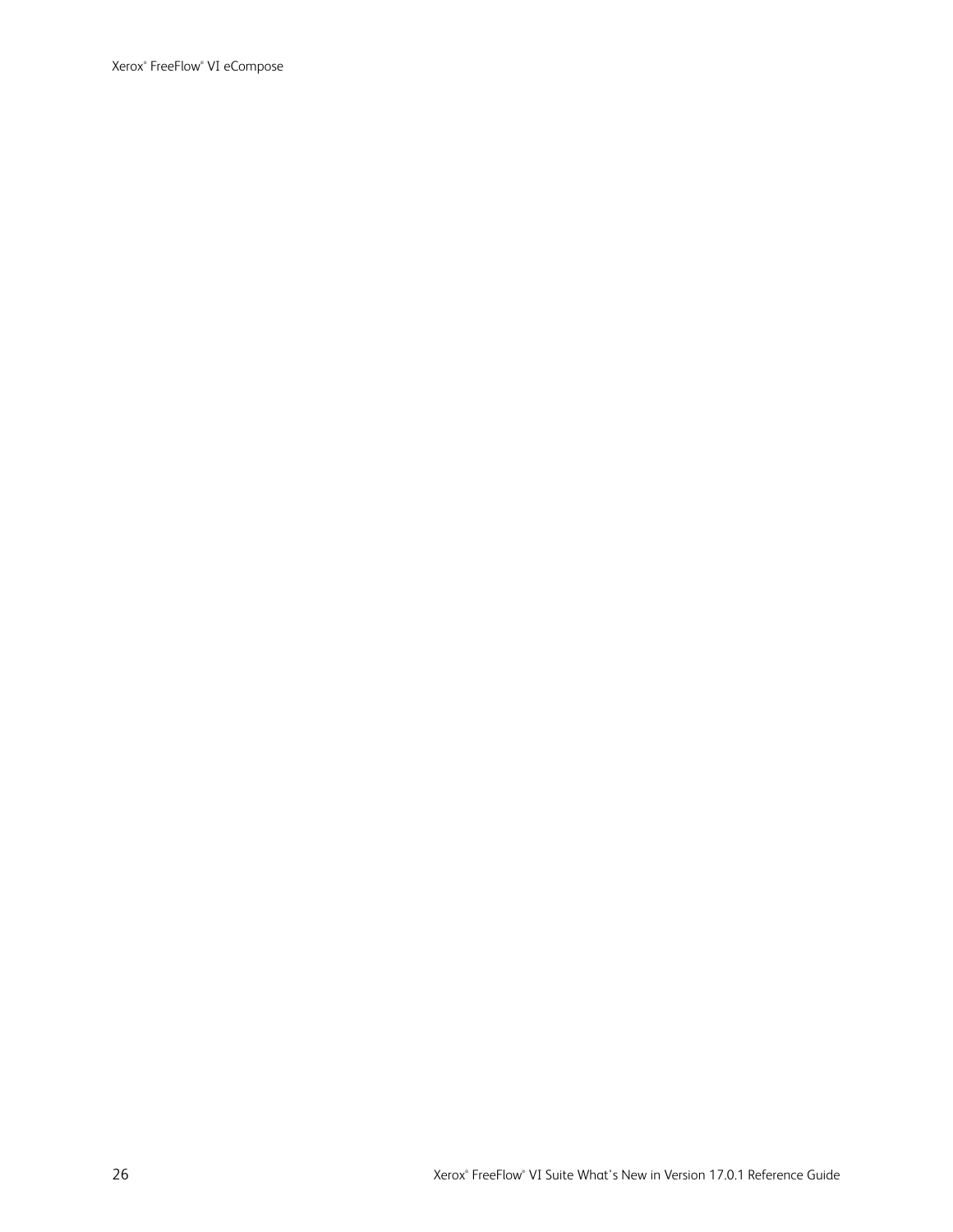## <span id="page-26-0"></span>Xerox® FreeFlow® VI Explorer

| This chapter contains: |  |  |
|------------------------|--|--|
|                        |  |  |

|--|--|--|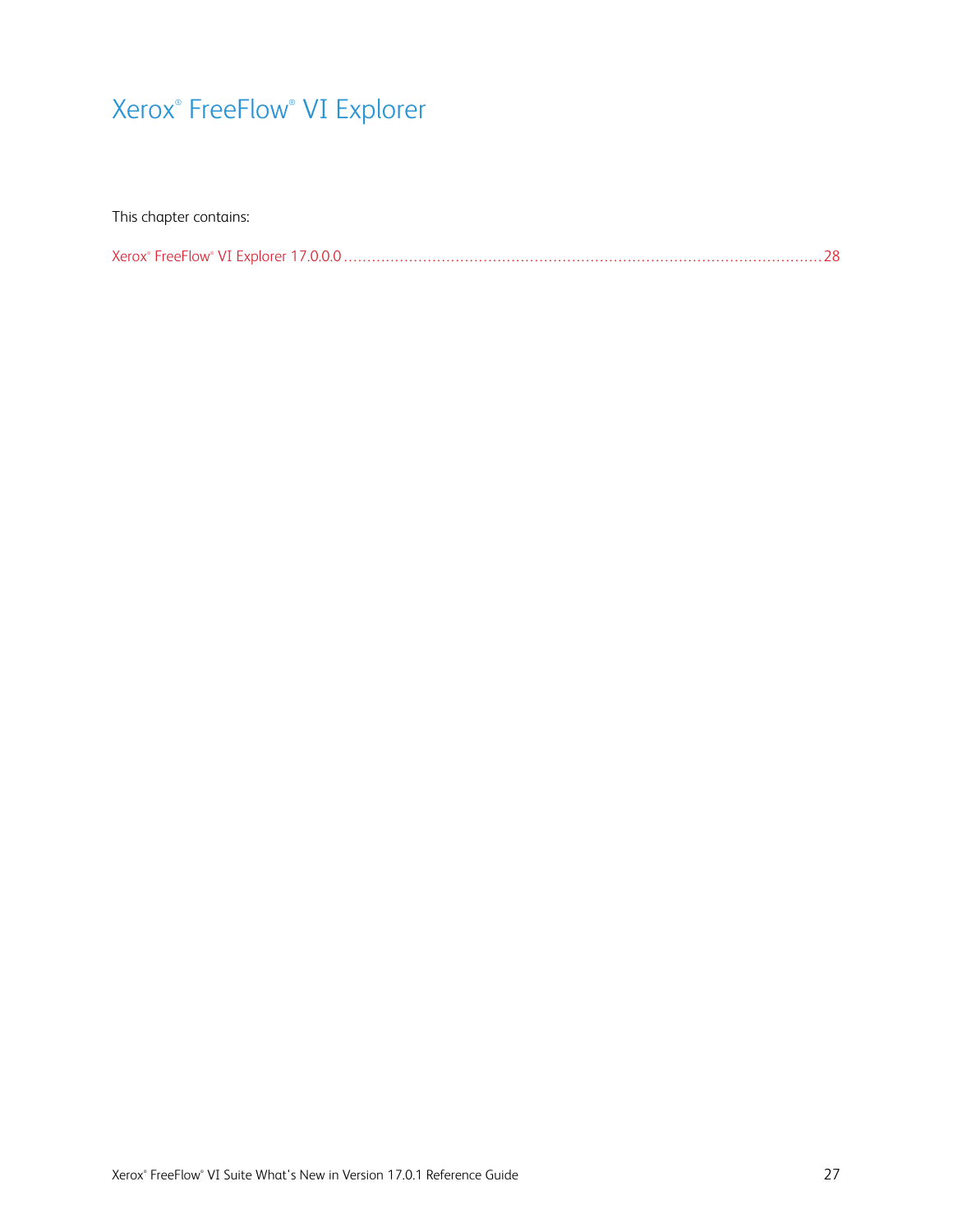## <span id="page-27-0"></span>Xerox® FreeFlow® VI Explorer 17.0.0.0

A new installation program for Xerox® FreeFlow® VI Explorer has been introduced. This new installer will install in the C:/Program Files path unless the user define the installer to a different custom path.

The Help system is upgraded to a HTML based help system.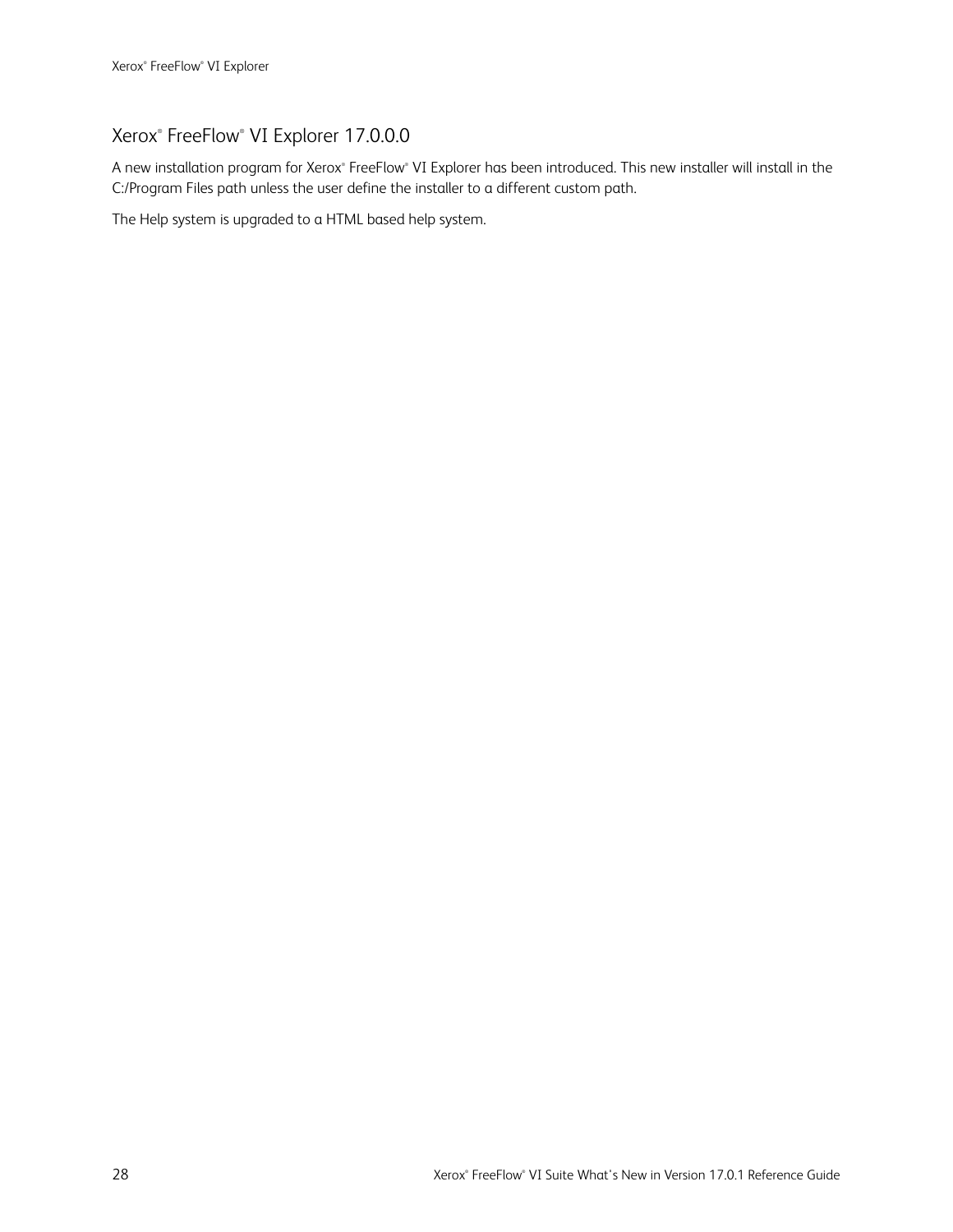## <span id="page-28-0"></span>Resolved Issues

| This chapter contains: |
|------------------------|
|------------------------|

|--|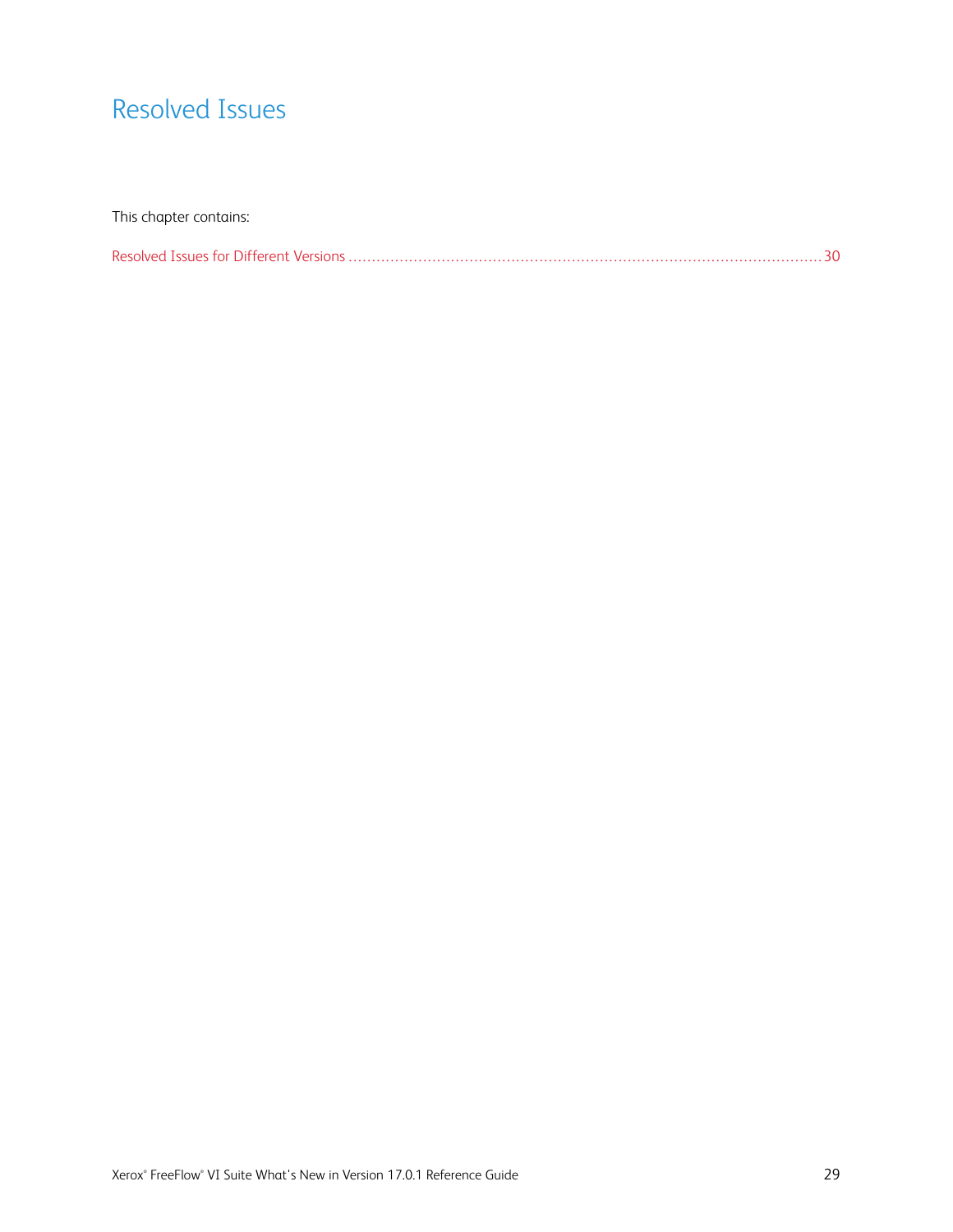## <span id="page-29-0"></span>Resolved Issues for Different Versions

#### Version 17.0.1

#### Xerox® FreeFlow® VI Compose and Xerox® FreeFlow® VI Compose Open Edition

- Fixed VI Compose setpagedevice issues on some DFEs
- Prior to version 17.0.1, FreeFlow VI Compose performed a size optimization pass during packaging that converted the PostScript mark character "<<" to "[". This conversion caused some non-conformant PostScript interpreters to not recognize a valid PostScript dictionary definition, and as a side effect some setpagedevice invocations, for example Duplex, were not being recognized. From version 17.0.1 this size optimization is omitted which should improve setpagedevice operation including plex changes on non-conformant Postscript interpreters.
- When installing the Xerox FreeFlow VI Compose installer on an EFI Fiery print server, there was a problem with enabling the VI Compose license. The VI Compose installer will install VI Compose on an EFI Fiery print server in the same directory location as in previous releases.

#### Xerox® FreeFlow® VI Design Express

Fixed the issue where the security impacted by log4j CVE-2021-44832 vulnerability

#### Xerox® FreeFlow® VI eCompose

Fixed issue after installation of FreeFlow VI eCompose, the directory  $C:\Xe\rightarrow x$  was deleted.

#### Version 17.0.0.0.

#### Xerox® FreeFlow ® VI Compose

- Fixed the issue where VIPP® Job aborts with a PS error (Stackundeflo).
- Fixed the issue where VIPP<sup>®</sup> XML Job not printing correctly on FFPS (SlipSheet).

#### Xerox® FreeFlow® VI Design Pro

- Fixed the issue where the .dbf file that contains UTF-8 characters in the .vpc file was not editable.
- Fixed the issue where it was not possible to open a VIPP<sup>®</sup> form created by ELIXIR that contained embedded tiff images.
- Fixed the issue where VI Design Pro versions higher than 16.0.1. Slow down when processing changes to braced/bracketed code elements. Refer to *Enabling Optional Switch for ProcSet (Procedure Set) Performance*.
- Fixed the issue where a Job that opened fine in VI Design Pro version 11 will not open without errors in version 15 and higher.

#### Xerox® FreeFlow® VI eCompose

Fixed the issue where accented characters in a VIPP® job created from Xerox® FreeFlow® VI Design Pro are not found in the generated PDF file.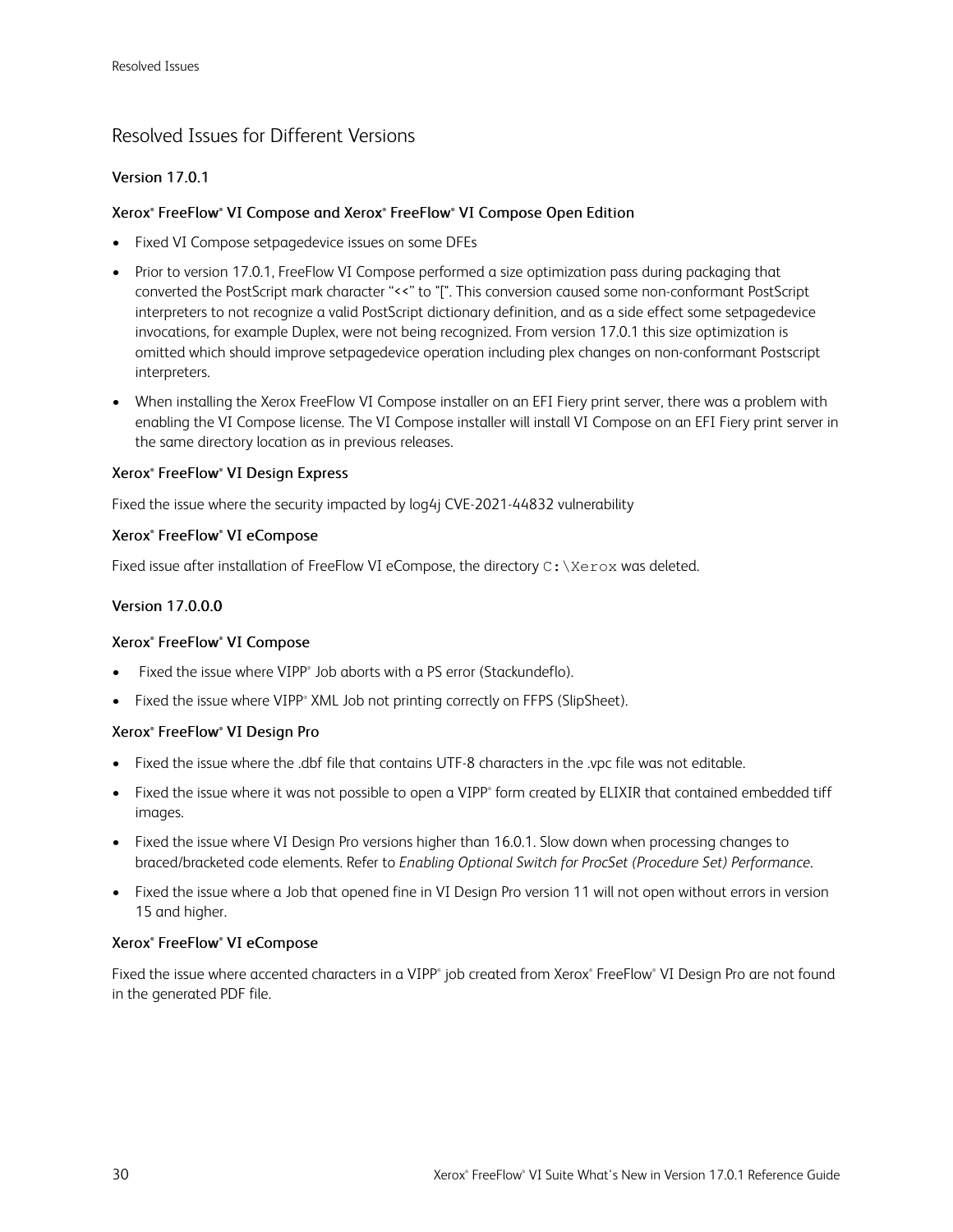## <span id="page-30-0"></span>Known Issues and Limitations

### This chapter contains: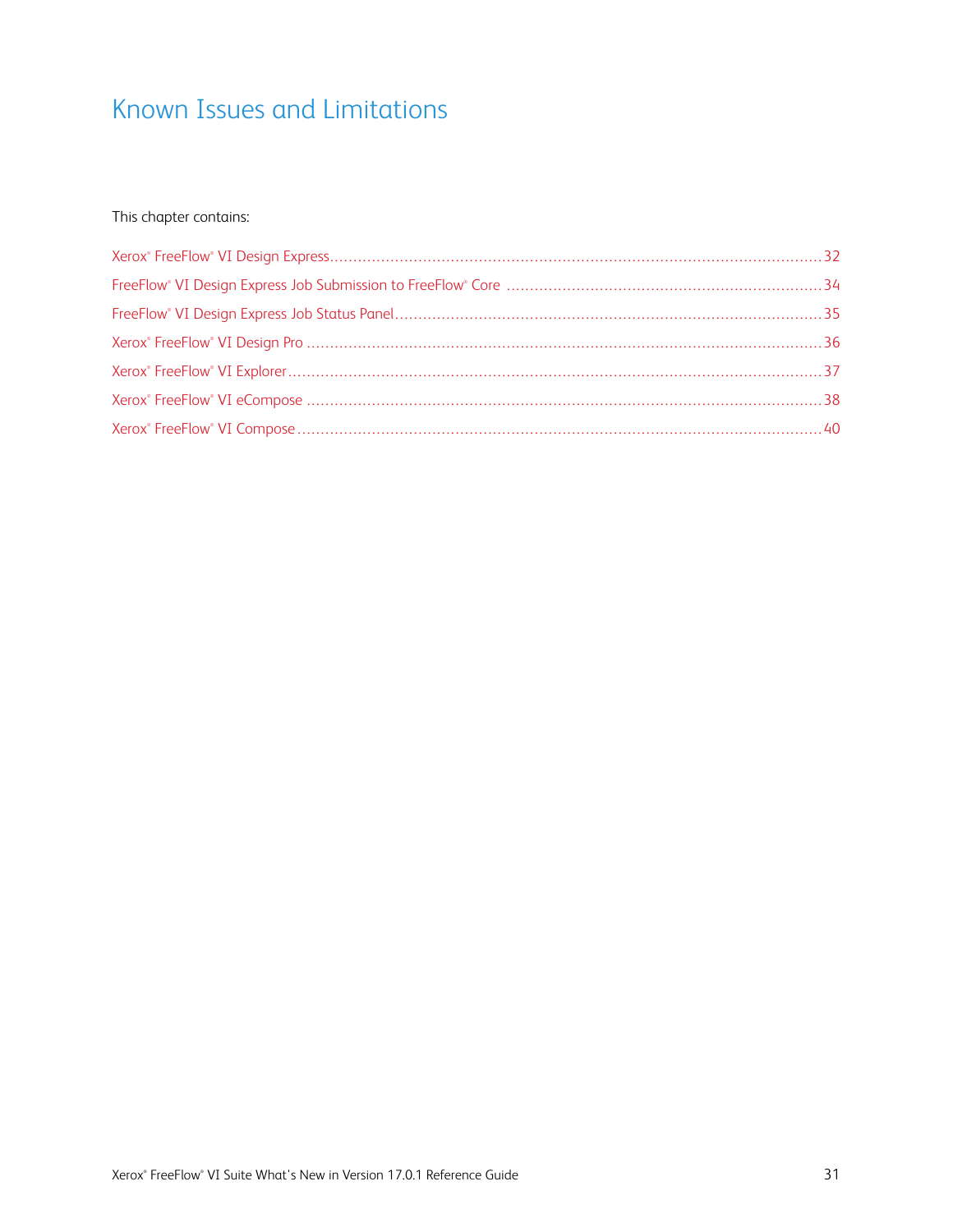## <span id="page-31-0"></span>Xerox® FreeFlow® VI Design Express

If you are upgrading from a version earlier than 16.0.2.0, before you install Xerox® FreeFlow® VI Design Express version 16.0.3.x/17.0.0.0/17.x.x, ensure that you uninstall the current version of Xerox®FreeFlow® VI Design Express.

#### <span id="page-31-1"></span>**INSTALLING XEROX ® FREEFLOW® VI DESIGN EXPRESS ON MAC**

To install Xerox® FreeFlow® VI Design Express on a Mac, perform the following:

- 1. To mount the VI Design Express installation disk on the desktop, double-click the VDE Install  $17.x.x.$ dmg file.
- 2. To install the VI Design Express, double-click the installer application. A dialog box appears with the message VDEInstaller.app is an app downloaded from the internet. Are you sure you want to open it? Select the option Don't warn me when opening applications on this disk image, then click Open.
	- Important: For macOS Catalina installations, if you do not select the option Don't warn me when opening applications on this disk image, and you run the installer directly from the .dmg file path, the installation can fail without notification. For macOS Big Sur installations, if you do not select the option Don't warn me when opening applications on this disk image, and you run the installer directly from the .dmg file path, a java cannot be opened because the developer cannot be verified, select cancel to terminate message appears.
- 3. An authorization dialog box appears on the screen. If the logged-in user has administrative privileges, type the appropriate password. If the logged-in user does not have administrative privileges, a nonPrivAuth dialog appears. Ensure that the appropriate user's name and password are entered, then select Install Helper.
- 4. A dialog box appears with the message iCloud Drive may not work properly. To proceed, select OK.
- 5. When the language dialog box appears, select the appropriate language for the installer to use from the menu. Follow the onscreen instructions to read and confirm the End User License Agreement (EULA) and complete the installation.

#### **Upgrade FreeFlow® VI Compose on the Printer**

If you are using Xerox® FreeFlow® VI Design Express version 17.0.1, ensure that you upgrade Xerox® FreeFlow® VI Compose to version 17.0.1 on the printer.

Note: Before you choose automatic Adobe InDesign or Creative Cloud updates, verify that your version of VI Design Express runs on the later version of the Adobe software. Ensure that you disable this automatic update process.

#### <span id="page-31-2"></span>**UNINSTALLING XEROX ® FREEFLOW® VI DESIGN EXPRESS ON MAC**

To uninstall Xerox® FreeFlow® VI Design Express on a Mac, perform the following:

- 1. Open Launchpad.
- 2. Select Change Xerox FreeFlow VI Design Express Installation.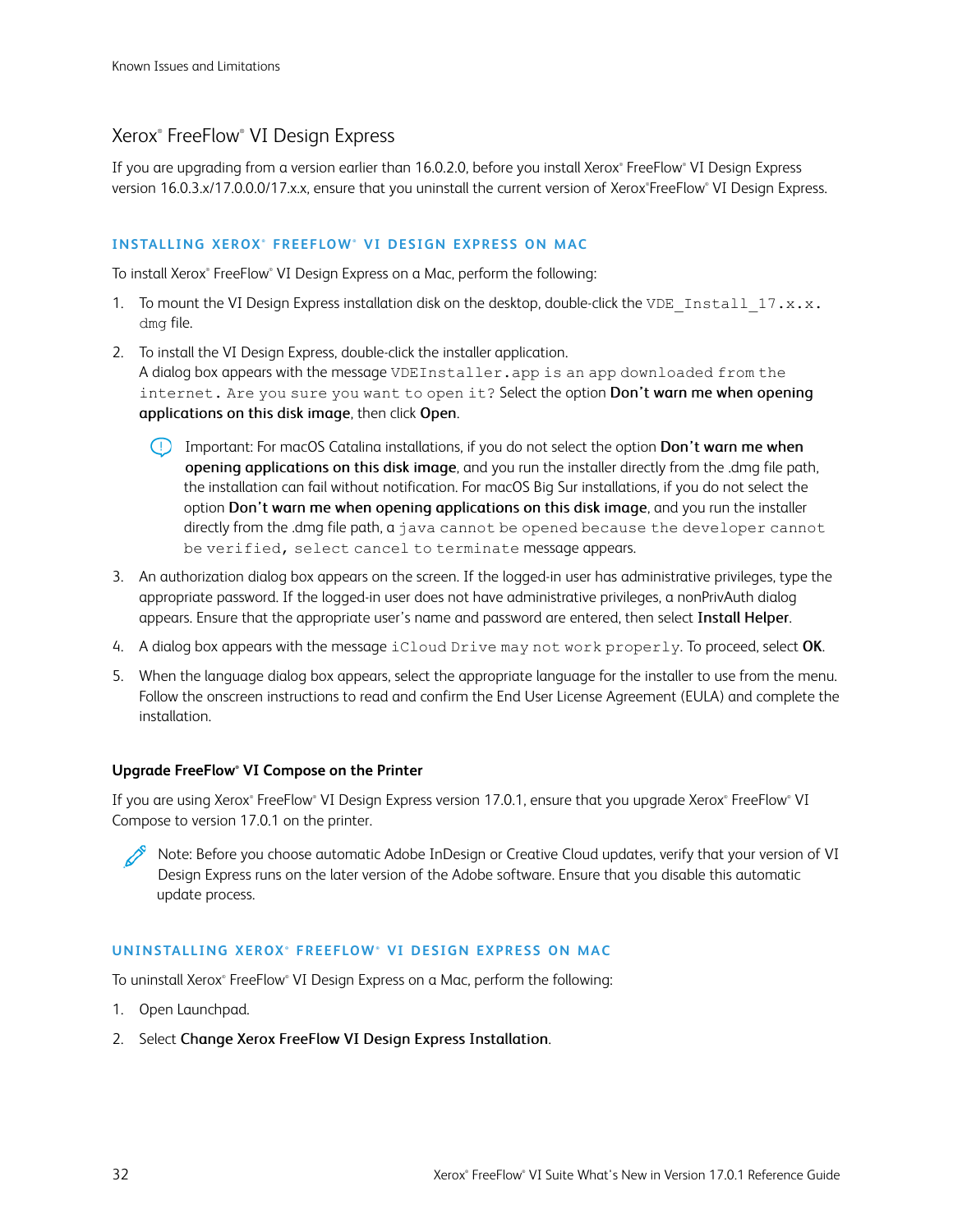#### 3. Enter Administrator credentials, then select Uninstall.

If the Xerox® FreeFlow® VI Design Express is installed for both Adobe InDesign 2021 and 2022, uninstalling removes the Xerox® FreeFlow® VI Design Express plug-in from both Adobe InDesign versions.

#### <span id="page-32-0"></span>**SPECIFYING MEDIA AND FINISHING OPTIONS FOR A JOB SENT TO A PRINTER**

When a VIPP job is created from the Export option, a VI Project Container is created. If a container that specifies media and finishing options is sent to the printer, sometimes, the options cannot be honored, depending on the printer controller used. Xerox printers that run FreeFlow Print Server version 9 or later for Solaris and version 2 or later for Windows support media and finishing options.

If FreeFlow Print Server (FFPS) processes the job, the print server, along with the printer, determines which media and finishing options are applied to the job.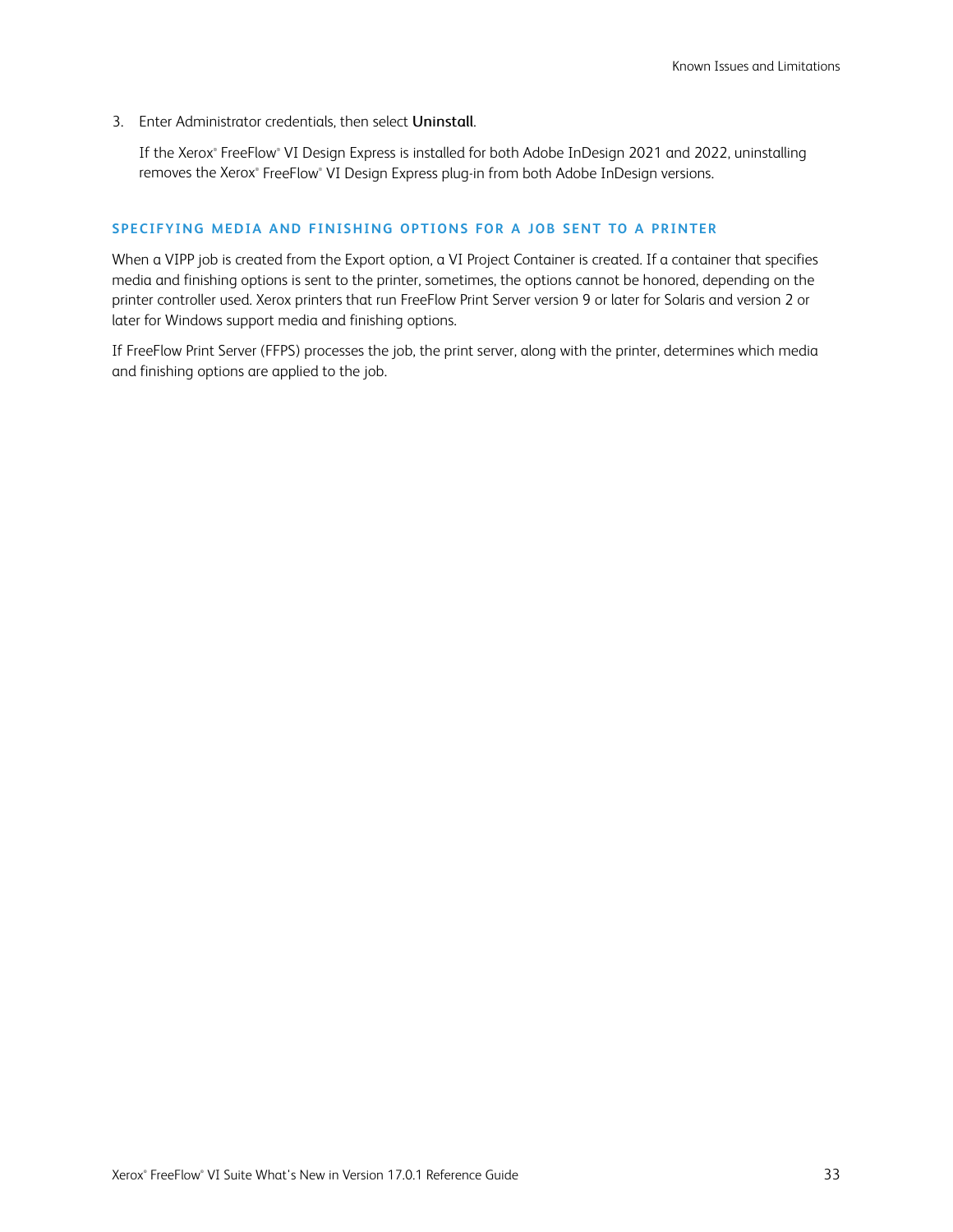## <span id="page-33-0"></span>FreeFlow® VI Design Express Job Submission to FreeFlow® Core

Both the FreeFlow® Core installed machine and VI Design Express installed machines should be in the same network.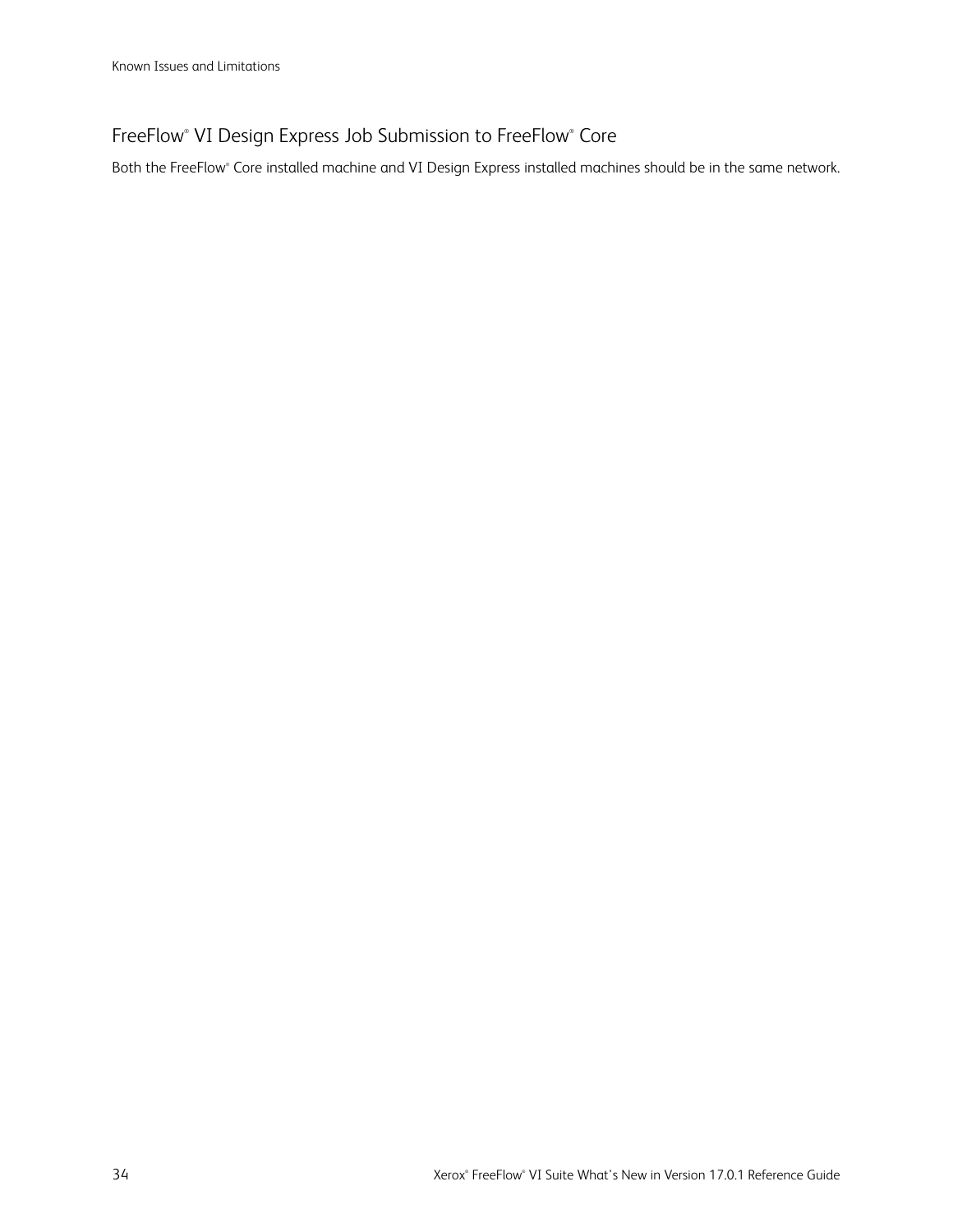## <span id="page-34-0"></span>FreeFlow® VI Design Express Job Status Panel

The following describes limitations when using the FreeFlow Core Job Status dialog.

The Select All checkbox selects all items in the All-Jobs tab. The Select All checkbox does not work for the other tabs such as Active, Failed, Completed, and Cancelled.

The Refresh button works only in the All-Jobs tab. In other tabs, Refresh does not work. Selecting another tab and switching back to the previously selected tab updates the job status. Selecting the Refresh button updates the job status.

After invoking the Delete button for selected jobs shown in the job status view, jobs will be removed from the display immediately only if the jobs are deleted from the All-Jobs view. If a job is deleted from the other views, the deleted job remains visible. After switching to another tab view and back to the original tab view, the display gets updated correctly.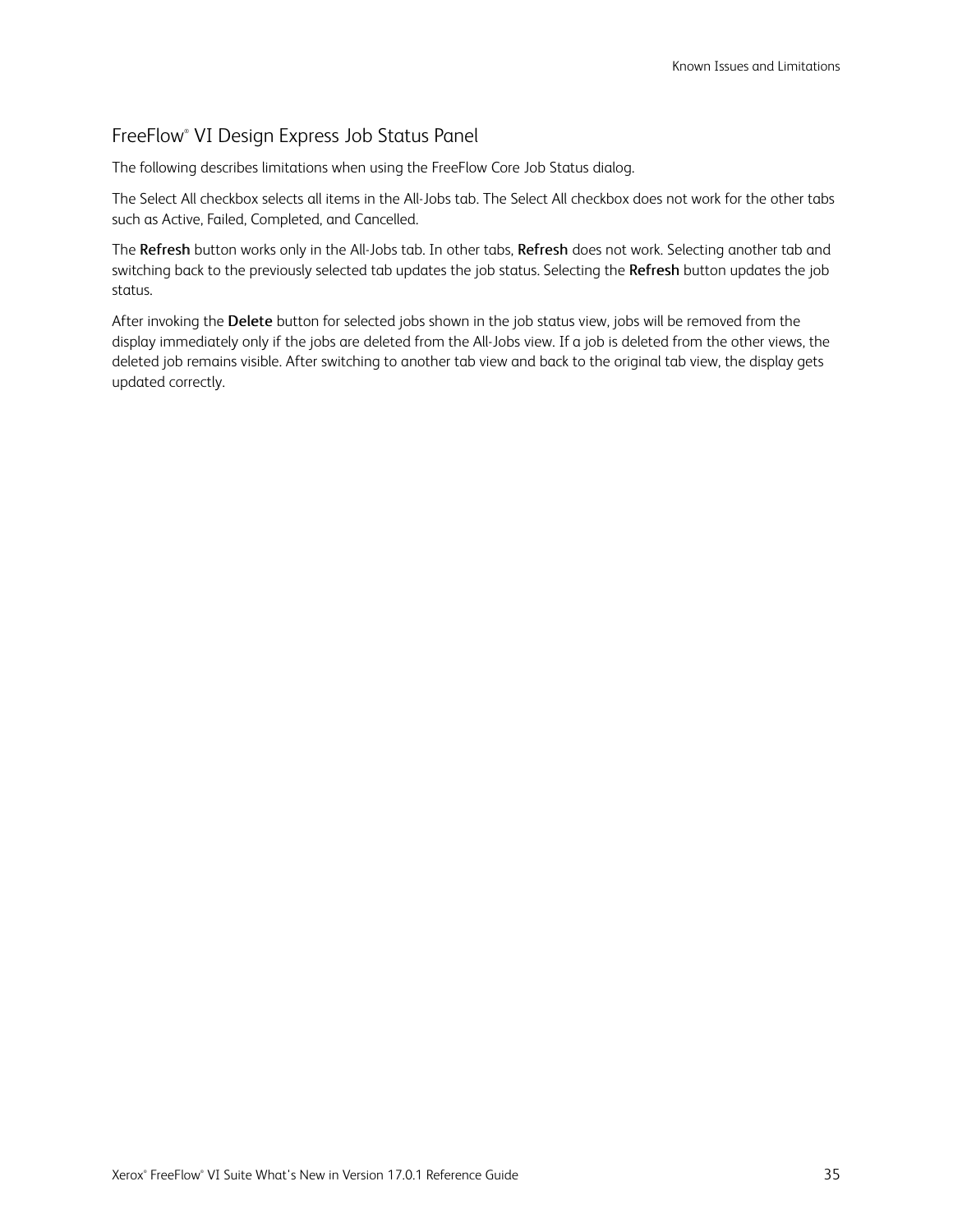## <span id="page-35-0"></span>Xerox® FreeFlow® VI Design Pro

For most VIPP jobs loaded into VI Design Pro, this additional overhead doesn't cause a perceptible impact. However, if the number of '{…}' pairs (ProcSets) in the job exceeds a certain threshold (several hundred or more) then the new instrumentation process can have a significant performance impact. Most VIPP jobs don't use this many ProcSets, but there have been cases reported where the number of ProcSets can exceed several thousand. For most VIPP jobs loaded into VI Design Pro, this additional overhead doesn't cause a perceptible impact. However, if the number of '{…}' pairs (ProcSets) in the job exceeds a certain threshold (several hundred or more) then the new instrumentation process can have a significant performance impact. Most VIPP jobs don't use this many ProcSets, but there have been cases reported where the number of ProcSets can exceed several thousand.

Since the change to the ProcSet instrumentation behavior was necessary to address a VI Design Pro / VI Design Express compatibility issue, the more fine-grained analysis is still performed by default, as most customers are not using thousands of '{…}' pairs in their VIPP jobs.

However, as of VI Design Pro 17.0.0.0 there is support for an additional, optional .INI entry:

Disable\_curly\_brace\_instrumentation=1

When this option is present and set to '1' the fine-grained analysis of ProcSets will not be performed (other instrumentation will be unaffected). For customers that use many '{…}' pairs in their jobs,

Enabling this option should return VI Design Pro performance back to pre-16.0.2.0 speeds.

#### <span id="page-35-1"></span>**UNINSTALLING XEROX ® FREEFLOW® VI DESIGN PRO**

Un-install VI Design Pro does not always appear in the Xerox FreeFlow VI Design Pro program menu.

To uninstall, select Settings > Apps Wizard.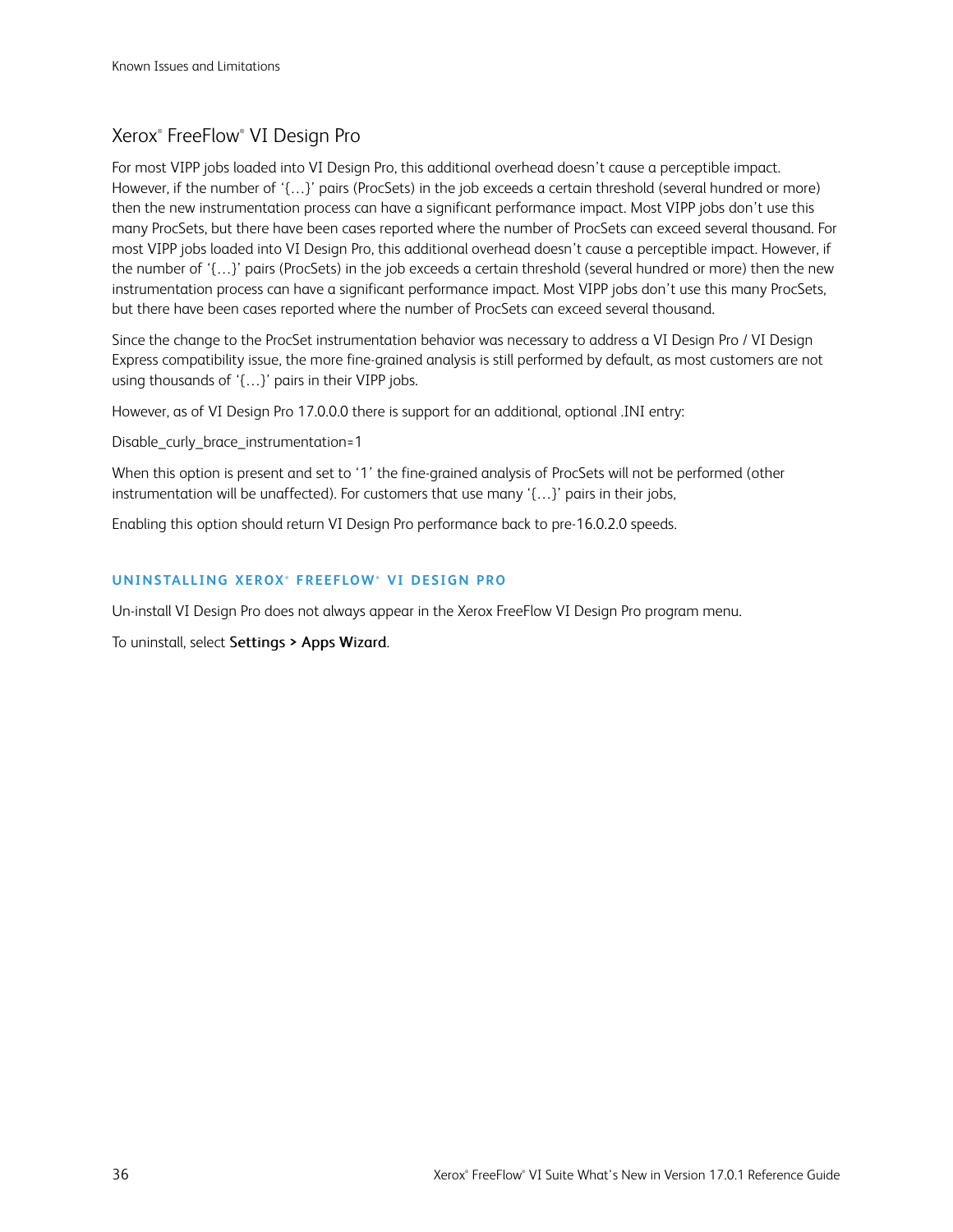### <span id="page-36-0"></span>Xerox® FreeFlow® VI Explorer

#### <span id="page-36-1"></span>**UNINSTALLING XEROX ® FREEFLOW® VI EXPLORER**

Un-install VI Explorer does not always appear in the Xerox FreeFlow VI Explorer program menu.

To uninstall, select Settings > Apps Wizard.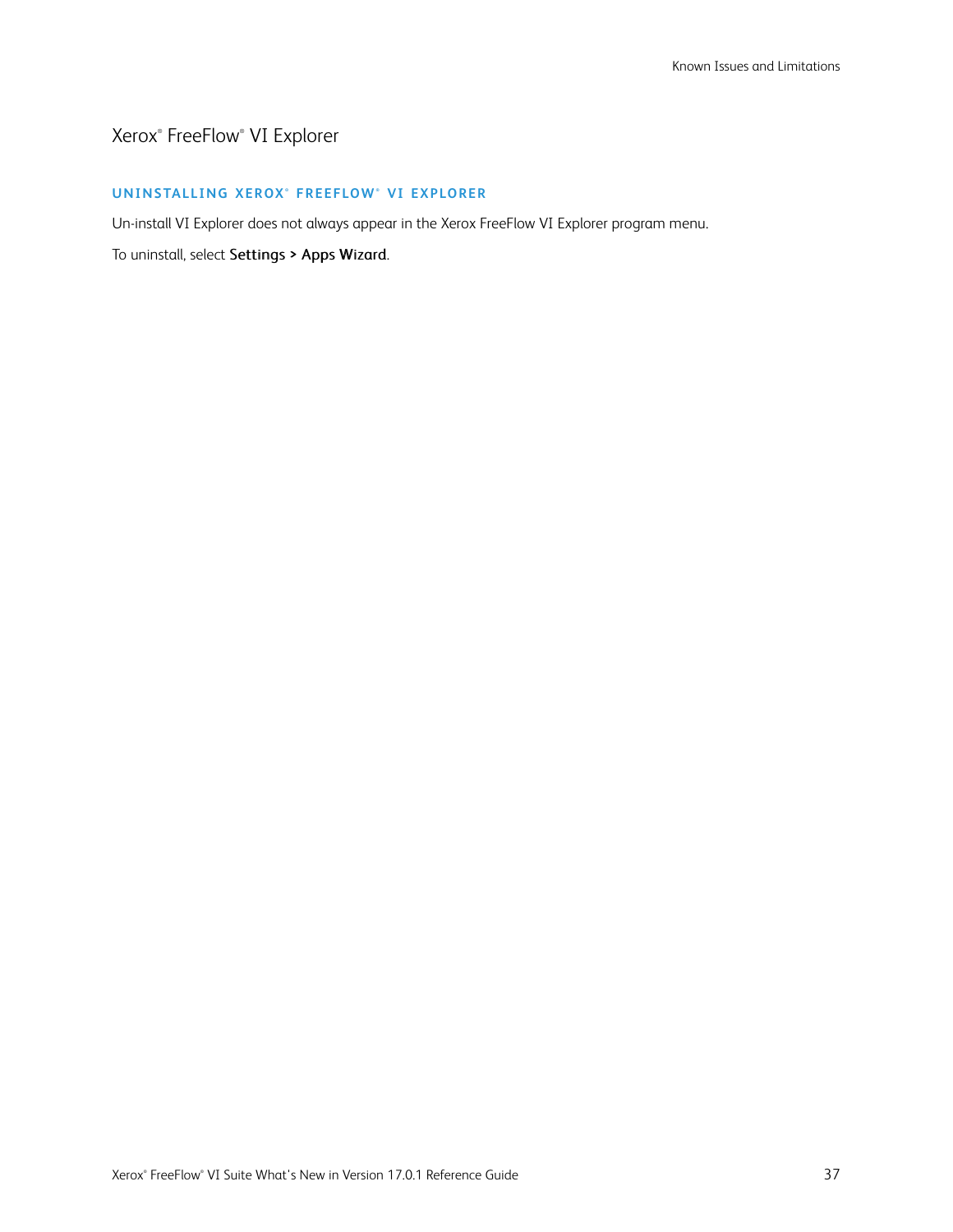### <span id="page-37-0"></span>Xerox® FreeFlow® VI eCompose

#### <span id="page-37-1"></span>**ENABLING OPTIONAL FEATURES AFTER THE INITIAL INSTALLATION**

To enable the optional FreeFlow VI eCompose features, run the installer, and select the features that you want to enable, such as Web Application or LPR Job Submission.

#### <span id="page-37-2"></span>**IMPORTANT CLUSTER CONFIGURATION INFORMATION**

When you configure Xerox® FreeFlow® VI eCompose in a cluster configuration, to grant access to remote resources for the default\_user, do the following. Remote resources include access to remote files using mapped network drives.

- If the remote resources are all in the same domain and the logged-in user has read and write access to that location, the application has access to those locations by default.
- If the remote resources are in different networks or require different credentials, when you map the drive in Windows, use the enable the remember credentials option to store the credentials, then perform the following steps:
- 1. Open the IIS Management Console (INETMGR.MSC). Ensure that you perform this procedure in Client and Server systems where IIS is installed.
- 2. Open the Application Pools node underneath the machine node. Select the WebAppPool application pool that you want to change. By default, the application runs automatically for generated application pool identity.
- 3. Right-click the WebAppPool application pool, then select Advanced Settings.
- 4. Select the Identity List item, then click the ellipsis button.
- 5. Select the Custom Account radio button, then click Set. Enter your administrator user name and password, then click OK. If you are in a domain, enter the user's name as  $domain/useа$ me.
- 6. Click OK.

#### <span id="page-37-3"></span>**INITIALIZING XEROX ® FREEFLOW® VI ECOMPOSE FOR THE FIRST TIME**

After the system restart of Xerox® FreeFlow® VI eCompose, if you connect to the Web Application for the first time, there is a delay before the login dialog appears.

#### <span id="page-37-4"></span>**UPGRADING FROM A PREVIOUS VERSION**

When you upgrade from a previous version, the new default installation directory is  $C:\Perogram$  Files (x86) \Xerox\VIPP\xvtp and the default xgfc location is C:\Program Files (x86)\Xerox\VIPP\xgfc. It is possible to modify these default directories. After you upgrade from systems prior to 16.0.0.0, you can use the sha2passwd utility to reset the password of a user. After you upgrade to 16.0.3.1/17.x.x, you can use the utility only once for a registered user.

#### <span id="page-37-5"></span>**PASSWORD CHANGE UTILITY AFTER AN UPGRADE TO 17.X.X**

To reset a password in FreeFlow VI eCompose version 16.0.3.x/17.x.x, perform the following steps: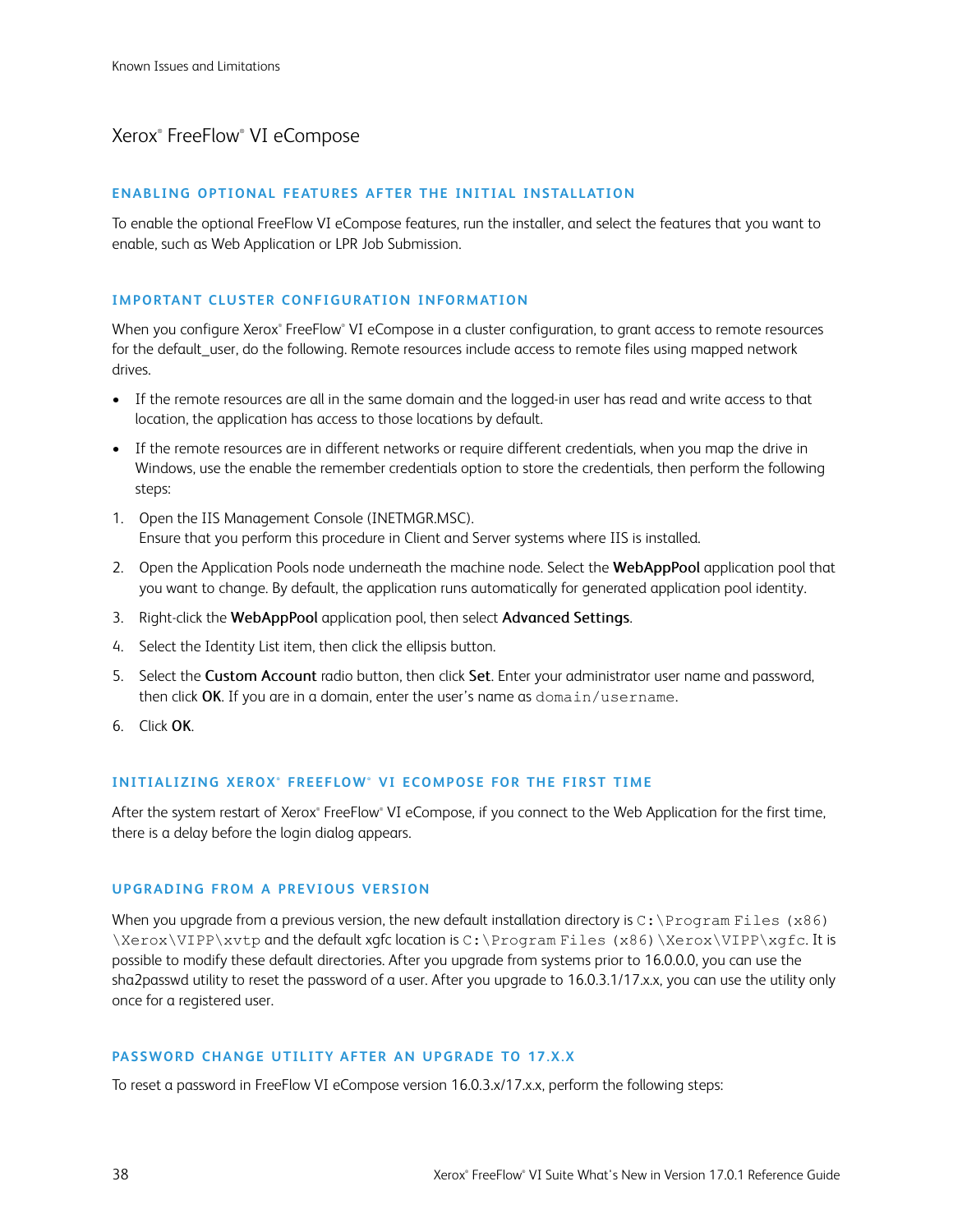- 1. Open the command prompt.
- 2. Change the directory to  $X:\Pero$ ram Files  $(x86)\Xerox\VIPP\xvtp\binom{p}{n}$ , where X is the disk partition where the Xerox® FreeFlow® VI eCompose software is installed.
- 3. Enter the command using the following syntax: ChangePassword.exe <username> <password> <port>, then press Enter. The following definitions apply:
	- username: The user's name for which the password needs to be changed.
	- password: The new password for the user.
	- port: If the default port has changed, specify the port number.

If the port has not changed, do not include the port argument in the command.

Example:

ChangePassword.exe test test@123

ChangePassword.exe test test@123 9000

#### <span id="page-38-0"></span>**HELP SYSTEM FOR THE XEROX ® FREEFLOW® VI ECOMPOSE WEB INTERFACE**

The Help system is upgraded to a HTML based help system.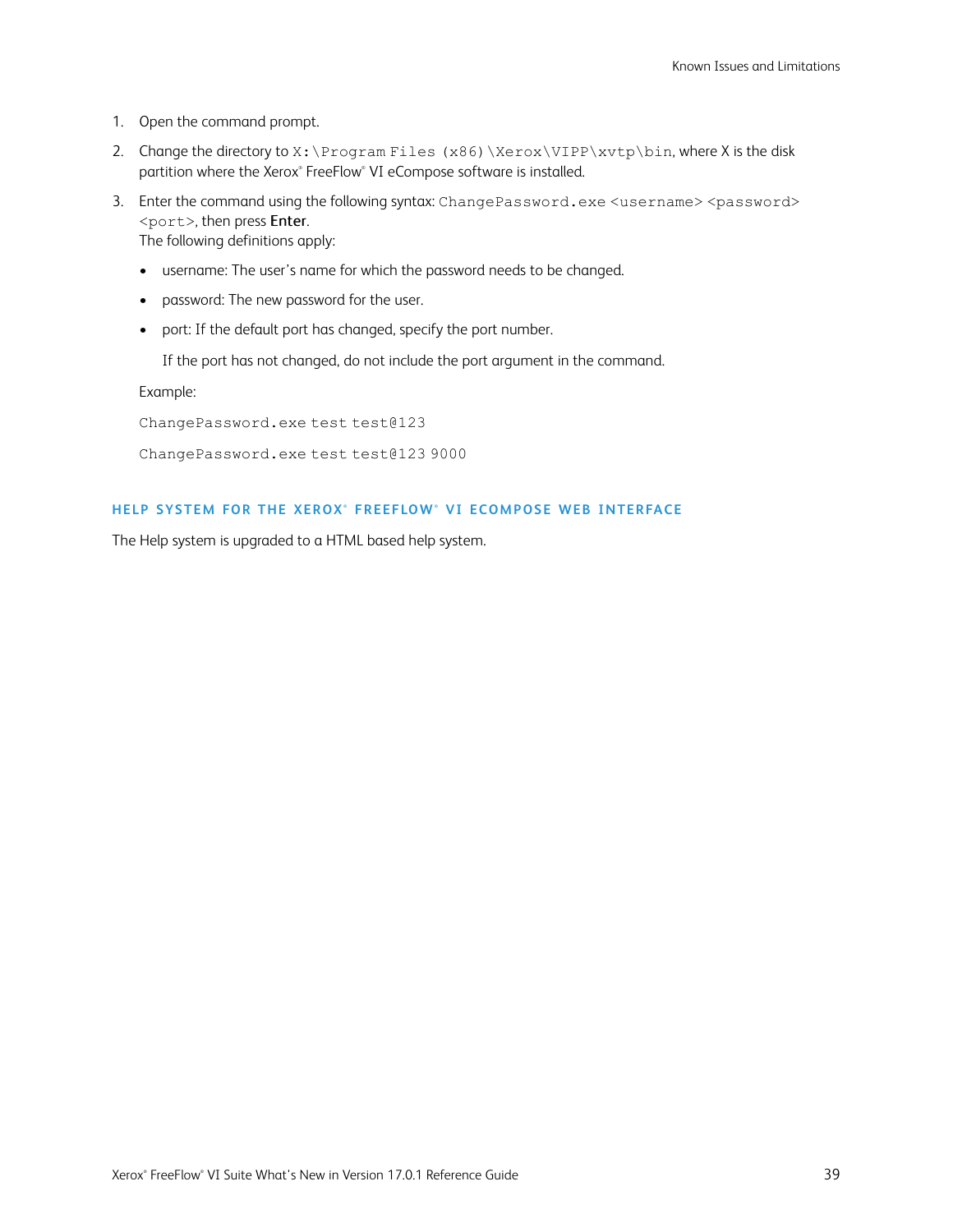## <span id="page-39-0"></span>Xerox® FreeFlow® VI Compose

If you are using an EFI Fiery print server, before you proceed with VIPP® printing, ensure that all updates or patches for your EFI Fiery print server product are applied.

If updates or patches for your EFI Fiery print server product are not applied, Xerox® FreeFlow® VI Specialty Imaging fonts and Specialty Imaging jobs do not load or are not recognized.

Patches are available through your EFI Fiery device center available through your EFI Fiery Command Workstation (CWS).

 $\mathscr{O}$ 

Note: If you encounter a license upgrade or activation error, then turn off your Antivirus Guidance and retry the activation.

After activating the FreeFlow VI Compose license, any unprocessed jobs residing at the EFI Fiery print server is required to be resubmitted in order to be properly processed.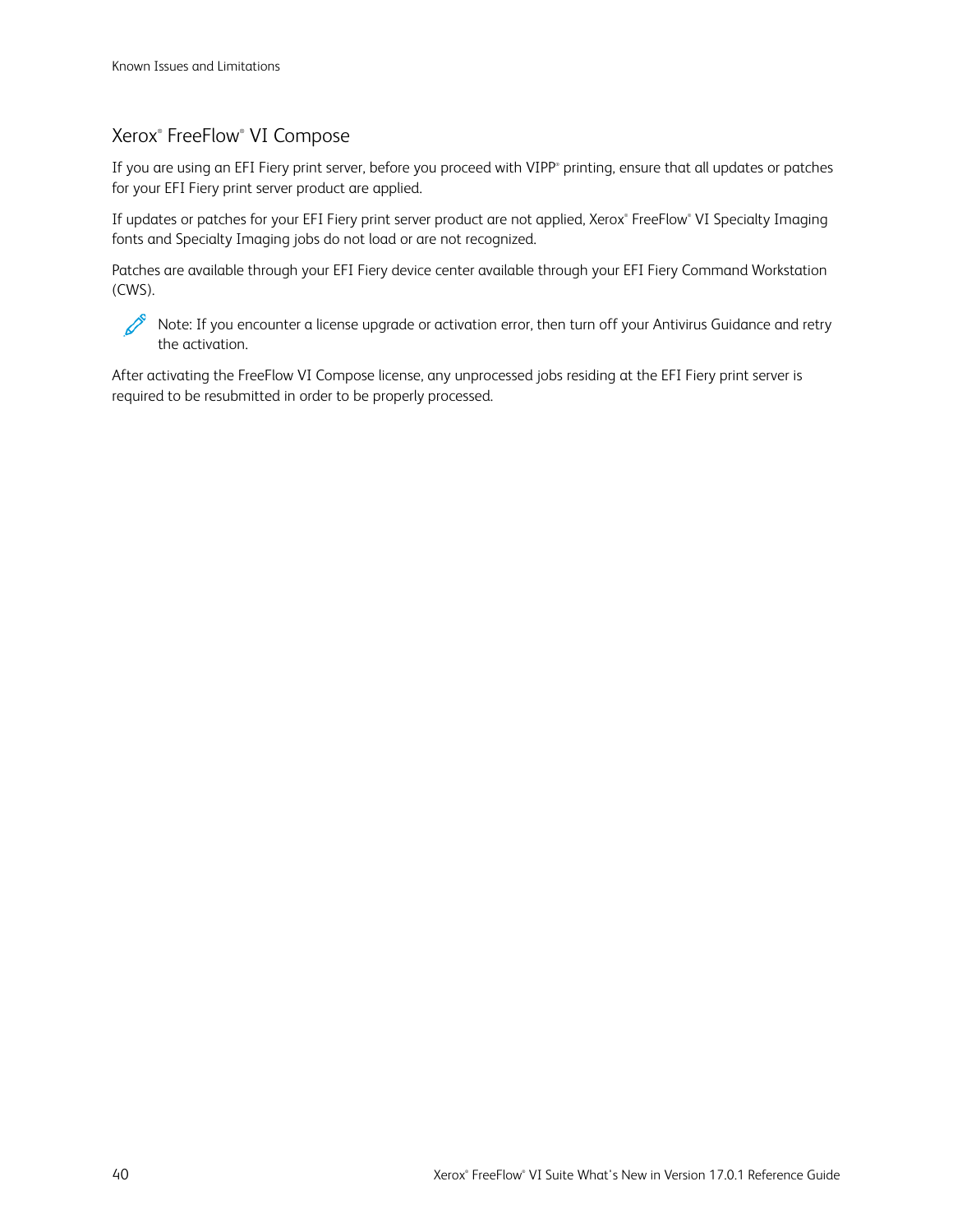## <span id="page-40-0"></span>Important Information About PDF

This chapter contains: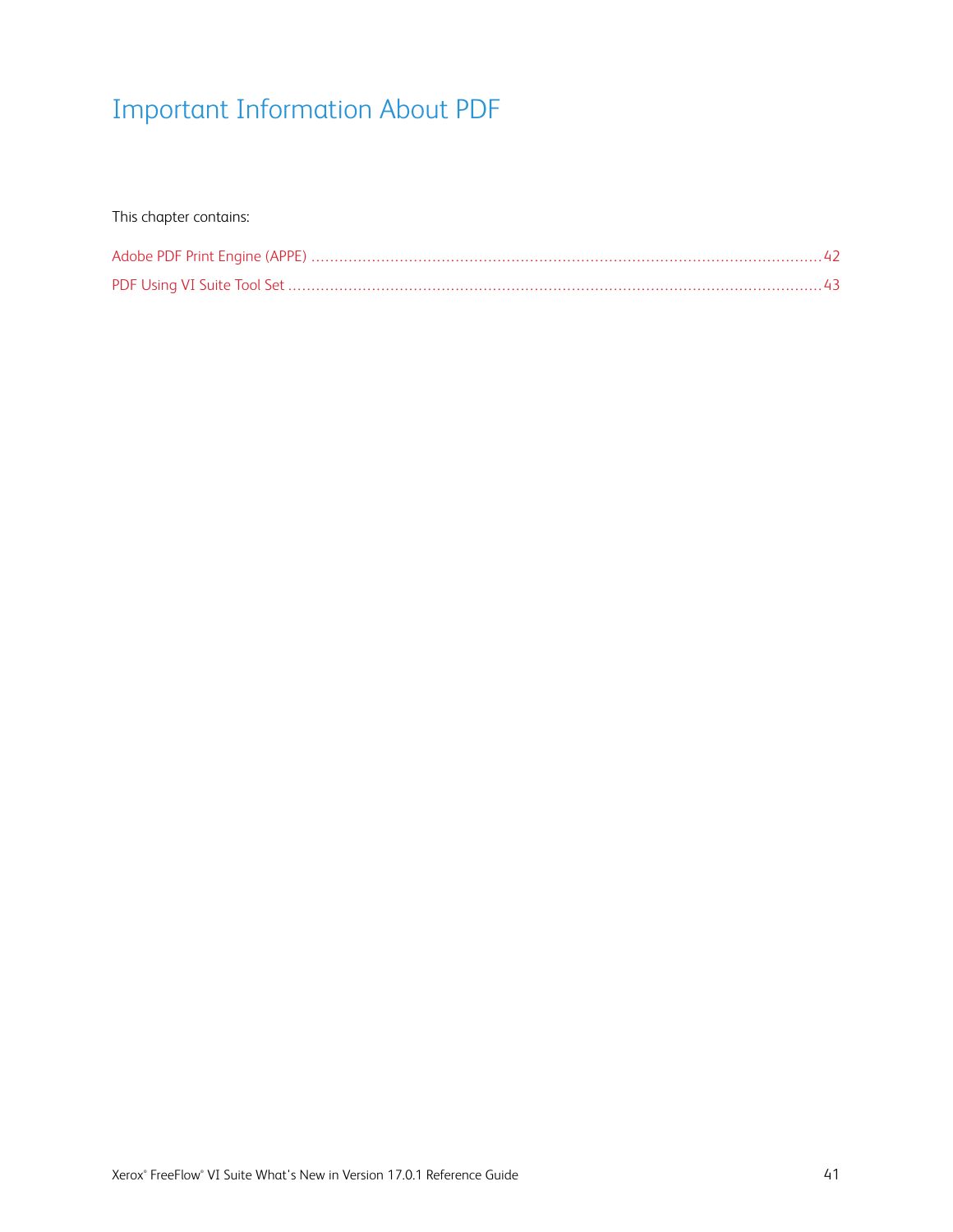## <span id="page-41-0"></span>Adobe PDF Print Engine (APPE)

Media and finishing control is available with PDF output when generated by FreeFlow VI eCompose which requires option to be selected and printing to the FFPS OR when printing VIPP® directly to the FFPS using the APPE path.

To print to the FFPS, ensure that you set the FFPS queue to APPE and the format to PDF.

Ensure that you have the latest FFPS software installed on the target print device, version 93.D4.x.x or later.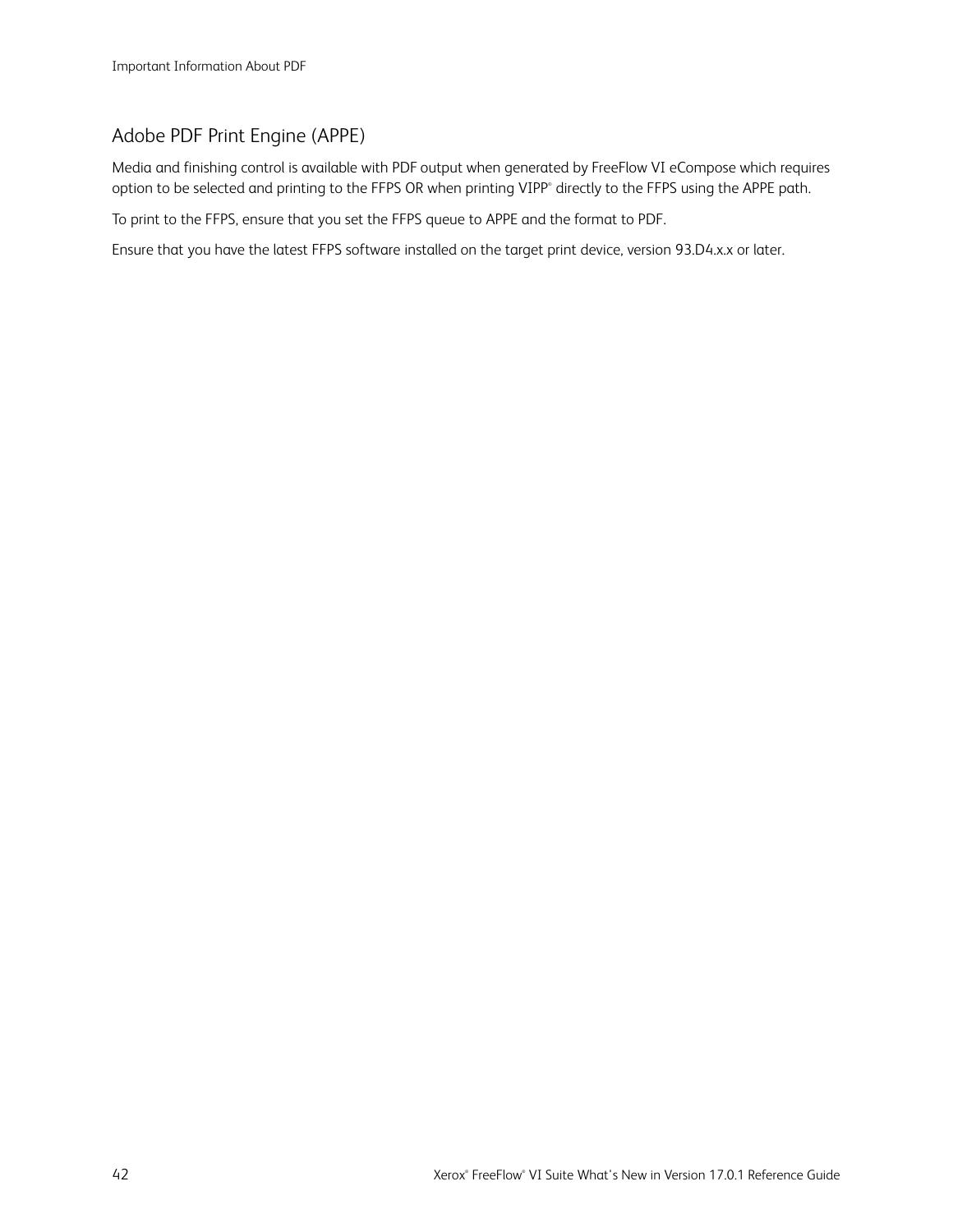### <span id="page-42-0"></span>PDF Using VI Suite Tool Set

You can convert a VIPP® job to PDF using one of three methods.

- 1. VI eCompose is the FreeFlow VI Suite production-level VIPP®-to-PDF solution. The VI eCompose software runs on a Windows server. Four input clients are provided, including LPR, Watched Folder, Job Submission Client, and the Web submission client. The VI eCompose software, based on the content of the VIPP® application, generates a Master PDF. It can generate child PDF files also and move those PDF files to the next step in your workflow using the VI eCompose Dispatch module. For more information on FreeFlow VI eCompose, refer to the *FreeFlow VI eCompose User Guide* or go to [www.xerox.com.](https://www.xerox.com/)
- 2. VI Design Pro, the interactive design environment for the generation of code-based VIPP® applications, has an Export job as PDF option from the file menu. You can use this option to generate a Master PDF file. For more information on FreeFlow VI Design Pro, refer to the *FreeFlow VI Design Pro User Guide* or [www.xerox.com.](https://www.xerox.com/)
- 3. VI Design Express is the Adobe InDesign plug-in that runs on a Windows PC or a Mac OS system. This plug-in allows for rapid development of delimited-based VIPP® applications. FreeFlow VI Design Express supports an option to generate PDF output using the VI Design Express PDF option from the InDesign Export menu.

#### <span id="page-42-1"></span>**ADOBE ACROBAT AND ADOBE READER INFORMATION**

If you are using PDF Objects as VIPP® resources in your VIPP® application and you need to view the PDF file output from VI eCompose using Adobe Acrobat or Adobe Reader, ensure that you are using Adobe Acrobat or Adobe Reader, version 10.1.4 or later.

#### <span id="page-42-2"></span>**CONFIGURING ADOBE ACROBAT AND ADOBE READER PRIVILEGED FOLDER SETTINGS**

To view PDF files that contain VIPP® PDF resources, ensure that you open the PDF file from an Adobe Acrobat or Adobe Reader privileged folder.

To create a privileged folder, edit the following Adobe Acrobat or Adobe Reader preferences:

- 1. From the Adobe application, select Edit > Preferences.
- 2. Under Categories, select Page Display.
- 3. At the bottom of the window, under Reference XObjects View Mode, for Show reference XObject targets, select Always.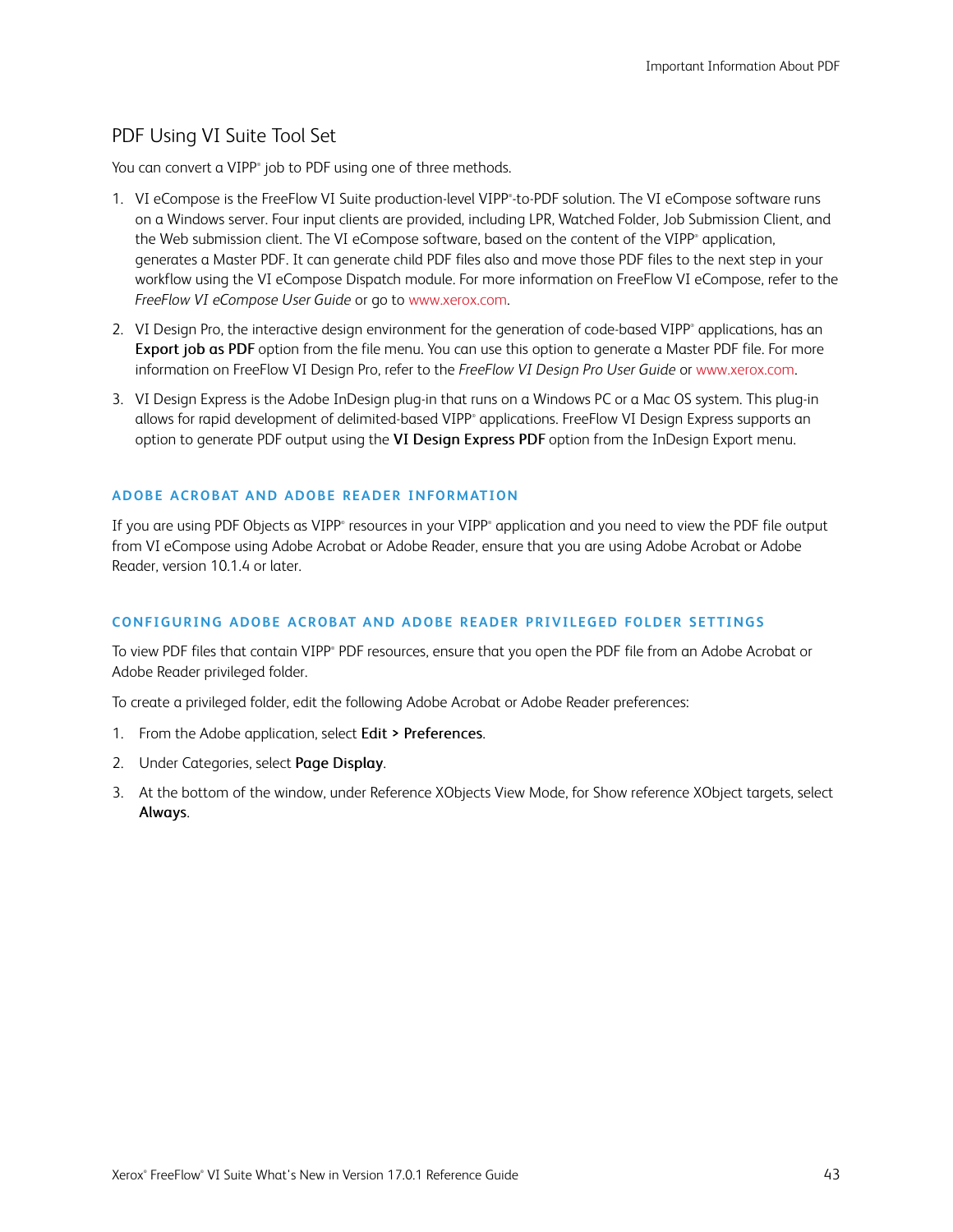4. For Location of referenced files, specify the path to the directory that contains the PDF files generated by VIeC.

| Categories:                               | Default Layout and Zoom                                                                         |
|-------------------------------------------|-------------------------------------------------------------------------------------------------|
| Commenting<br><b>Documents</b>            | Automatic<br>Page Layout:<br>Zoom: Automatic<br>۰<br>٠                                          |
| Full Screen<br>General                    | Resolution                                                                                      |
| Page Display                              | 110<br>품<br>Custom resolution:<br>pixels/inch<br>Use system setting:<br>96<br>pixels/inch       |
| 3D & Multimedia                           | <b>Rendering</b>                                                                                |
| Accessibility<br>Action Wizard<br>Catalog | For Laptop/LCD screens<br>Smooth Text:                                                          |
| Color Management                          | V Smooth images<br>V Smooth line art                                                            |
| Convert From PDF<br>Convert To PDF        | Use local fonts<br><b><i>V</i></b> Enhance thin lines                                           |
| Forms<br>Identity<br>E<br>International   | Use gage cache<br>Use 2D graphics acceleration                                                  |
| Internet                                  |                                                                                                 |
| <b>JavaScript</b><br>Measuring (2D)       | Page Content and Information                                                                    |
| Measuring (3D)                            | Use smooth zooming<br>V Show large images                                                       |
| Measuring (Geo)                           | Show art, trim, & bleed boxes<br>Show transparency grid                                         |
| Multimedia (legacy)                       |                                                                                                 |
| Multimedia Trust (legacy)                 | V Use logical page numbers<br>Always show gocument page size                                    |
| <b>Online Services</b><br>Reading         | Only For PDF/X Files<br>Use Overprint Preview:                                                  |
| Reviewing                                 |                                                                                                 |
| Search                                    | Reference XObjects View Mode                                                                    |
| Security                                  |                                                                                                 |
| Security (Enhanced)                       | Show reference @Object targets:<br>Ahvays<br>٠                                                  |
| Spelling                                  |                                                                                                 |
| TouchUp                                   | C:\witp\users\USX07901\incoming\default<br>Browse for Location<br>Location of referenced files: |
| Tracker                                   |                                                                                                 |



- It is recommended that you select the VIeC incoming folder instead of the folder containing a specific job.
- As long as all of the PDFs generated by VIeC are under the same incoming folder hierarchy, all referenced PDFs will be located and properly displayed.
- 5. Under Categories, select Security (Enhanced).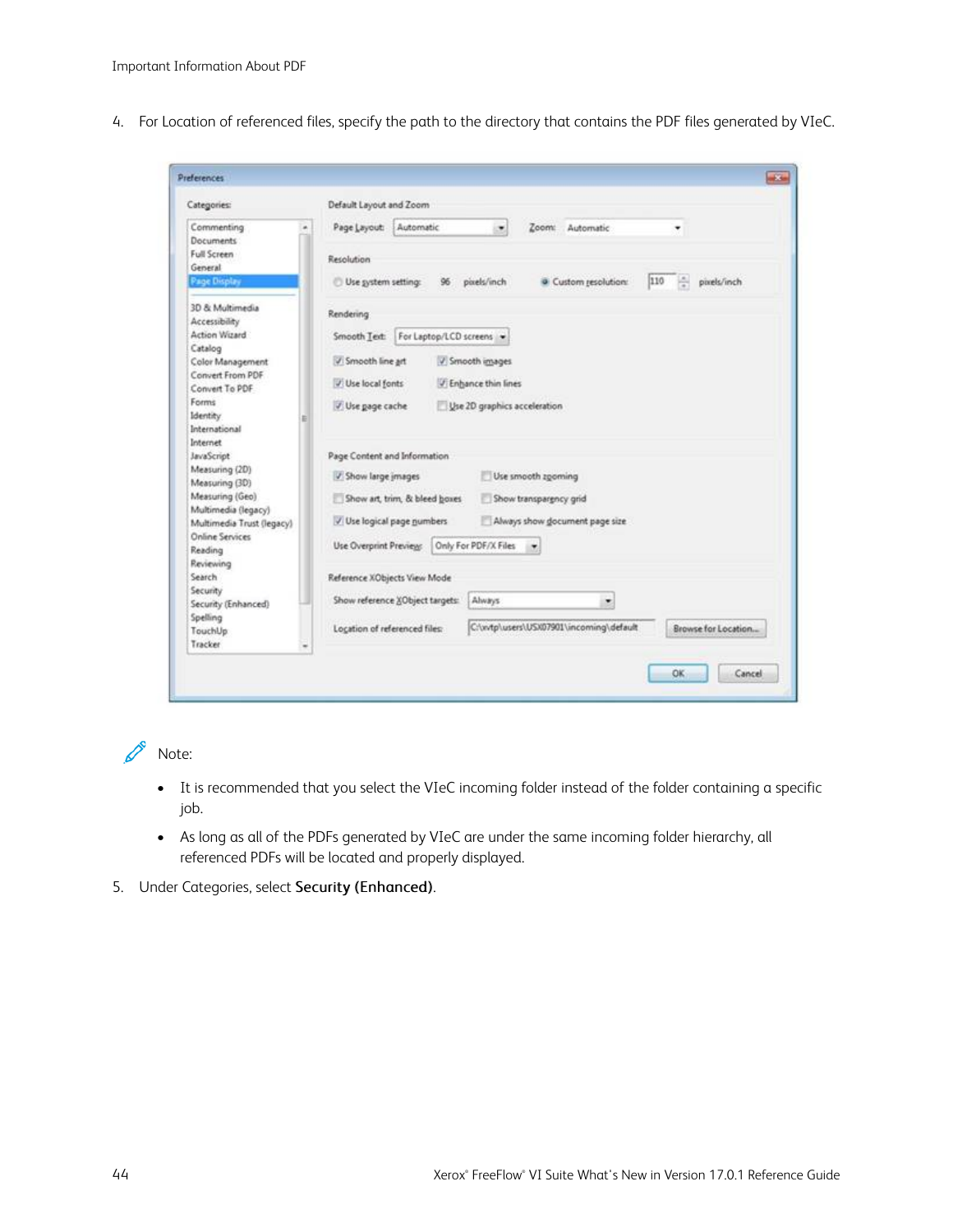6. Under Privileged Locations, click Add Folder Path, then specify the same folder as specified for Location of referenced files.

|                                                                                                                                                                                                                                                                               | <b>Enhanced Security</b>                                                                                                                                                                                                                                                                                                                                                                                                      |                                      |
|-------------------------------------------------------------------------------------------------------------------------------------------------------------------------------------------------------------------------------------------------------------------------------|-------------------------------------------------------------------------------------------------------------------------------------------------------------------------------------------------------------------------------------------------------------------------------------------------------------------------------------------------------------------------------------------------------------------------------|--------------------------------------|
| Categories:<br>General<br>۰<br>Page Display<br>3D & Multimedia<br>Accessibility<br>Action Wizard<br>Catalog<br>Color Management<br>Convert From PDF<br>Convert To PDF<br>Forms<br>Identity                                                                                    | Adobe recommends you leave Enhanced Security enabled for data protection and privacy.<br>Finable Enhanced Security<br>Create log file<br>If you have PDF workflows that are negatively impacted by enhanced security, you can add<br>these files, folders (each level must be added separately), and hosts to the list of Privileged<br>Locations to specifically exempt them from enhanced security.<br>Privileged Locations | View log                             |
| International<br>Internet<br>JavaScript<br>Measuring (2D)<br>Е<br>Measuring (3D)<br>Measuring (Geo)<br>Multimedia (legacy)<br>Multimedia Trust (legacy)<br><b>Online Services</b><br>Reading<br>Reviewing<br>Search<br>Security<br>Security (Enhanced)<br>Spelling<br>TouchUp | V Automatically trust sites from my Win OS security zones<br>C. untplusers\USX07901\incoming\default<br>Add Folder Path<br>Add File<br>Add Host                                                                                                                                                                                                                                                                               | View Windows Trusted Sites<br>Remove |
| Tracker<br>Trust Manager<br>Units & Guides                                                                                                                                                                                                                                    | What is Acrobat and Adobe Reader enhanced security?                                                                                                                                                                                                                                                                                                                                                                           |                                      |

#### Note:

- The referenced XObjects are independent of the Enhanced Security checkbox. The state of the checkbox does not govern viewing of referenced XObjects.
- Any of the following can cause Adobe Acrobat or Adobe Reader to display Missing: followed by the name of the missing PDF resource:
	- The version of Acrobat or Reader does not support Referenced XObjects
	- The preferences were not setup correctly
	- The PDF file was opened from a non-privileged folder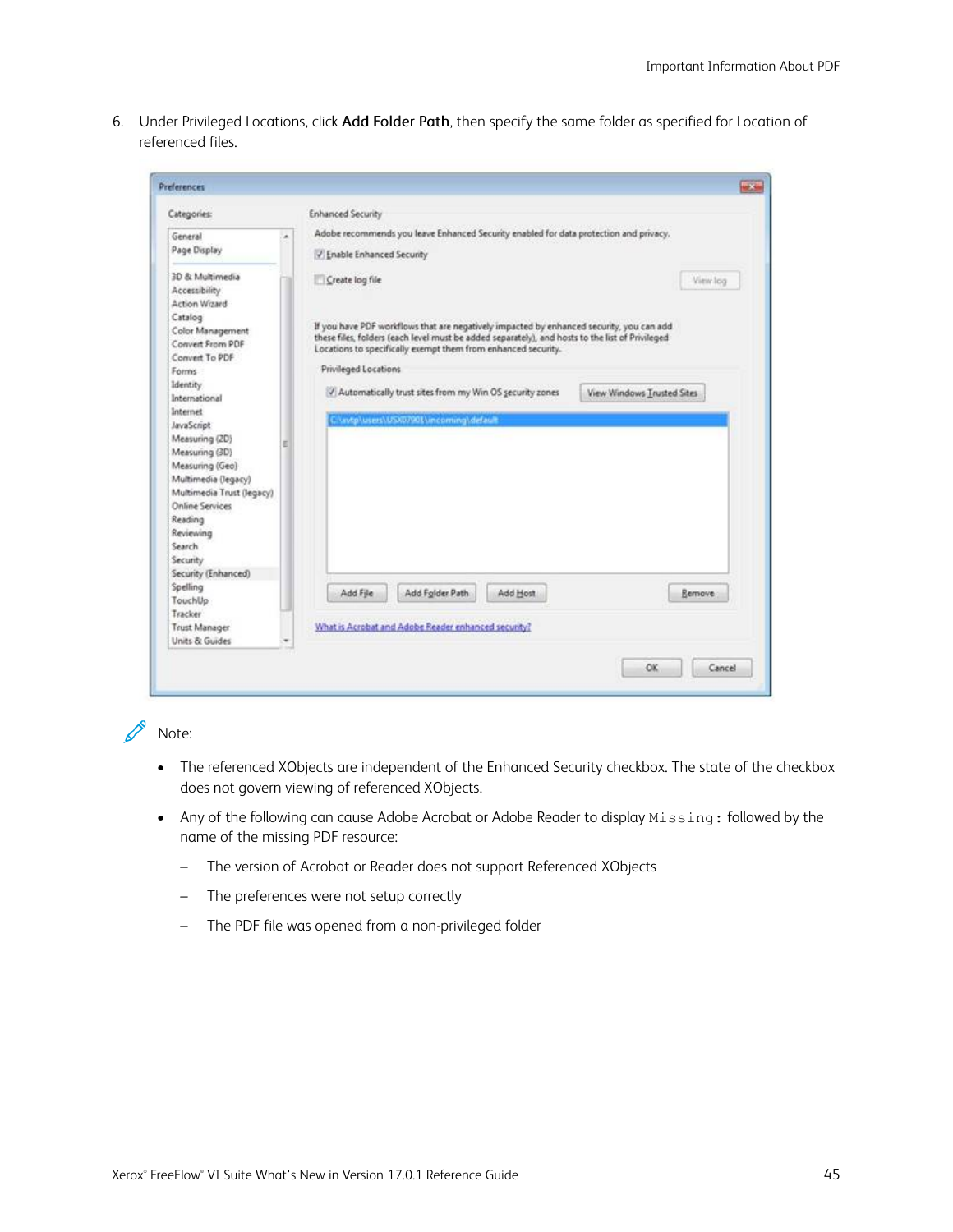Important [Information](#page-40-0) About PDF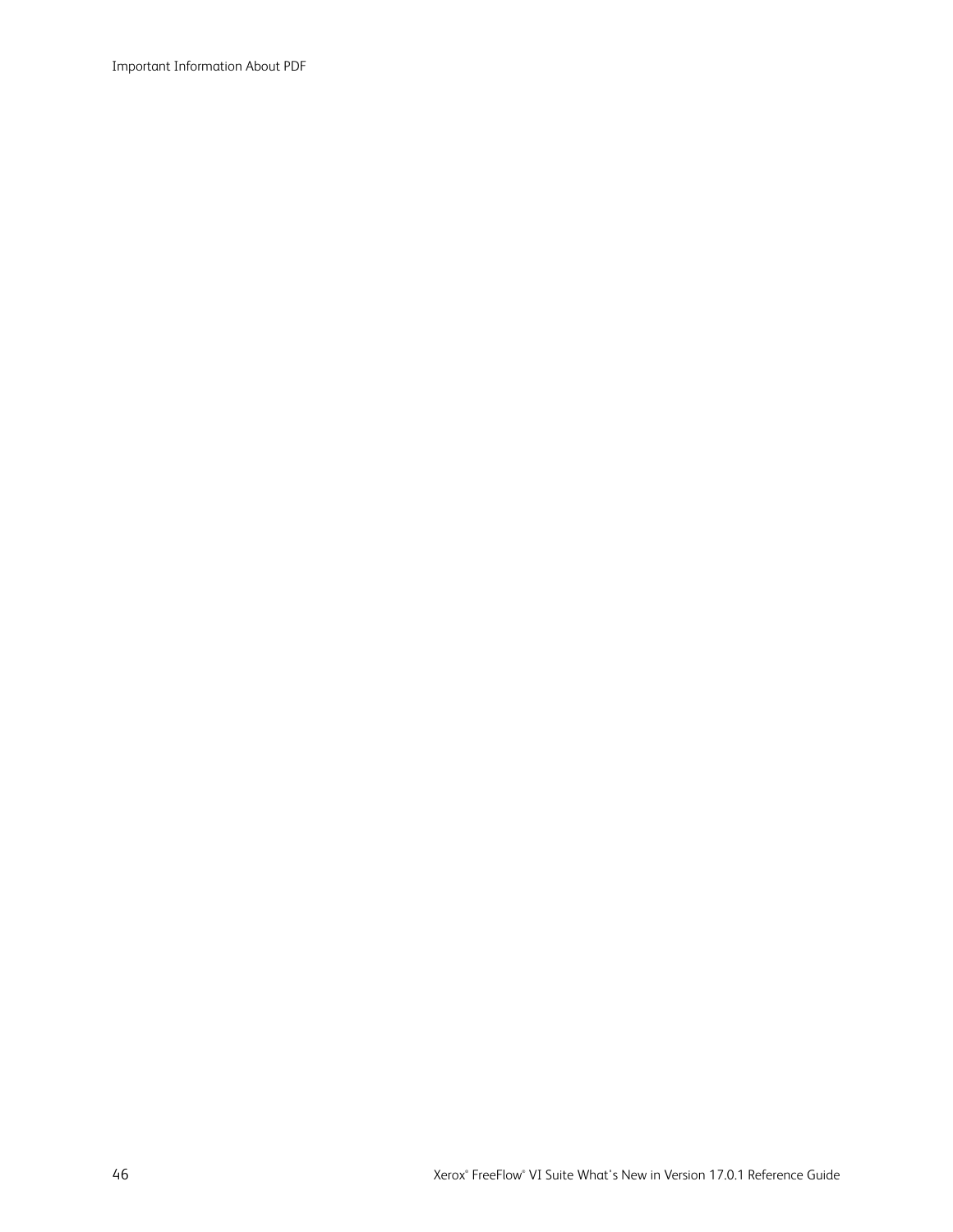## <span id="page-46-0"></span>FreeFlow VI Suite Printer Support

| This chapter contains: |  |
|------------------------|--|
|                        |  |
|                        |  |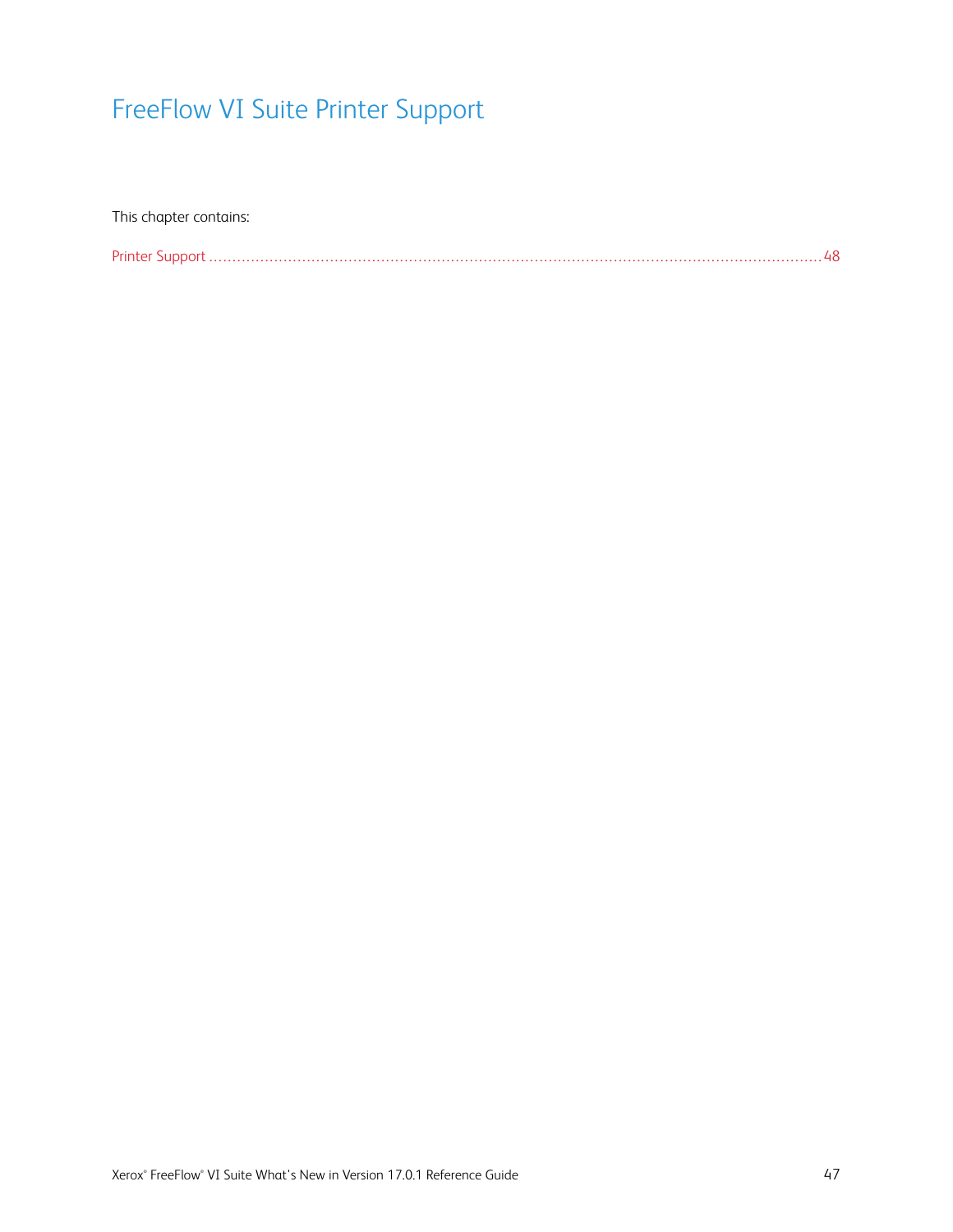## <span id="page-47-0"></span>Printer Support

The FreeFlow VI suite 17.0.0.0 release adds support for the following printers:

| <b>XEROX</b> <sup>®</sup> PRINTER                                  | <b>CONTROLLER AND MINIMUM SUPPORTED</b><br><b>VERSION</b>                                   |
|--------------------------------------------------------------------|---------------------------------------------------------------------------------------------|
| Xerox <sup>®</sup> Versant <sup>®</sup> 3100 Press                 | Xerox® EX-P 3100 Print Server Powered by Fiery®                                             |
|                                                                    | Xerox® EX 3100 Print Server Powered by Fiery®                                               |
|                                                                    | Xerox <sup>®</sup> FreeFlow <sup>®</sup> Print Server for the Xerox® Version®<br>3100 Press |
| Xerox <sup>®</sup> Versant <sup>®</sup> 280 Press                  | Xerox® EX-P 4100 Print Server Powered by Fiery®                                             |
|                                                                    | Xerox® EX 4100 Print Server Powered by Fiery®                                               |
| Xerox <sup>®</sup> Baltoro <sup>®</sup> HF Production InkJet Press | Xerox® FreeFlow® Print Server                                                               |

Note: VIPP<sup>®</sup> printing is not supported on the Xerox® Office or AltaLink® series printers.

Additional information about the VIPP® Specialty Imaging support for these printers can be found at [www.xerox.](https://www.xerox.com) [com.](https://www.xerox.com) Select Customer Support > All Support and Drivers. For product type, select Software & Platforms, then select FreeFlow > FreeFlow Variable Information Suite. Go to the documentation area, then search for FreeFlow VI Suite Specialty Imaging Customer Report.